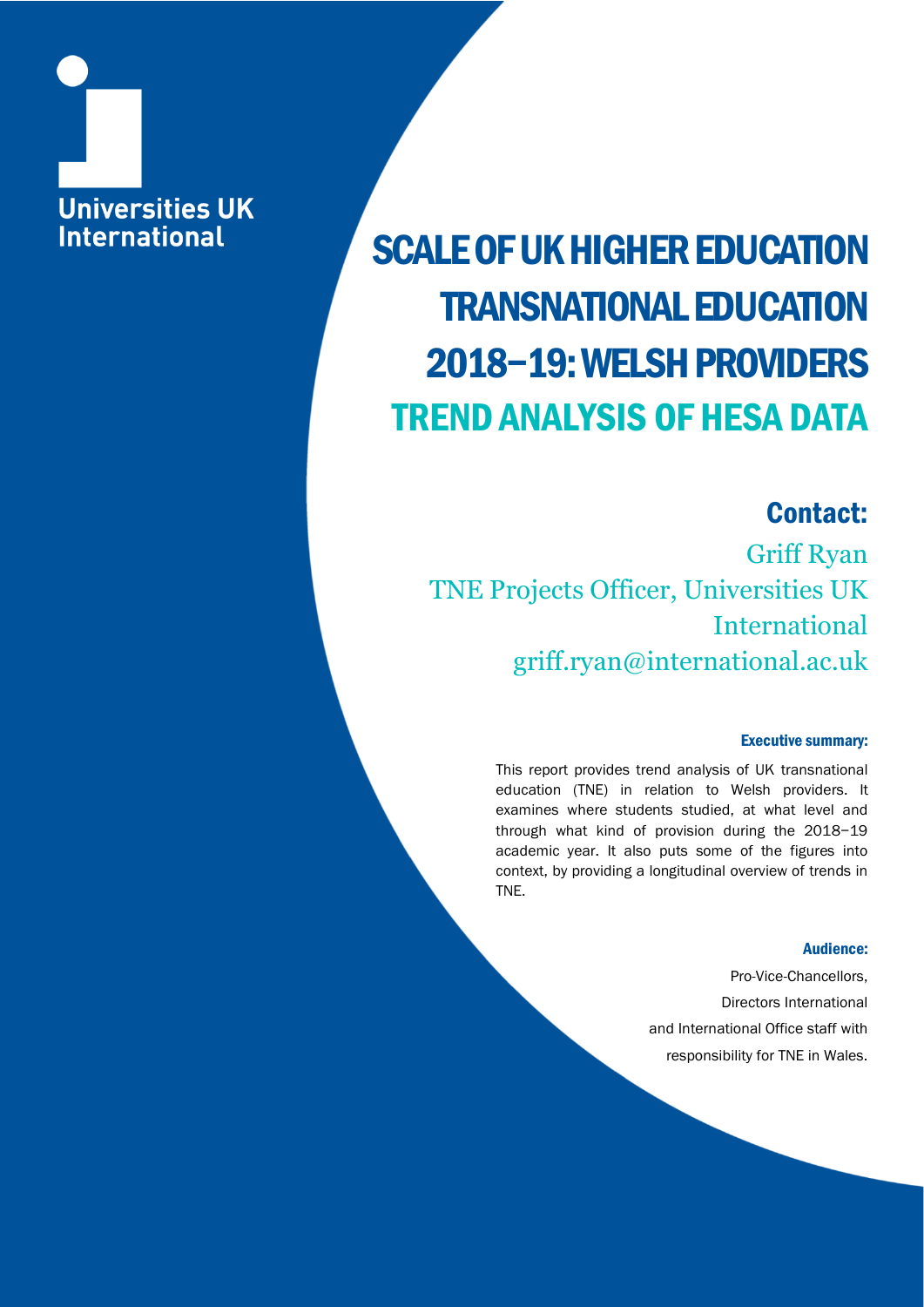## **CONTENTS**

| <b>EXECUTIVE SUMMARY</b>              | 3  |
|---------------------------------------|----|
| <b>INTRODUCTION</b>                   | 4  |
| <b>REPORTING PROVIDERS</b>            | 5  |
| <b>TYPE OF PROVISION</b>              | 7  |
| <b>LEVEL OF PROVISION</b>             | 9  |
| <b>HOST REGIONS</b>                   | 11 |
| <b>HOST COUNTRIES AND TERRITORIES</b> | 34 |
| <b>CONCLUSIONS</b>                    | 38 |

#### UNIVERSITIES UK INTERNATIONAL

Universities UK International (UUKi) represents UK higher education institutions (HEIs) globally and helps them flourish internationally. To do this we actively promote UK HEIs abroad, provide trusted information for and about them, and create new opportunities through our unique ability to act at sector level. We draw on UK university expertise to influence policy in the UK and overseas, delivering information, advice and guidance to facilitate mutually beneficial collaboration between UK HEIs and a broad range of international partners.

#### DECEMBER 2020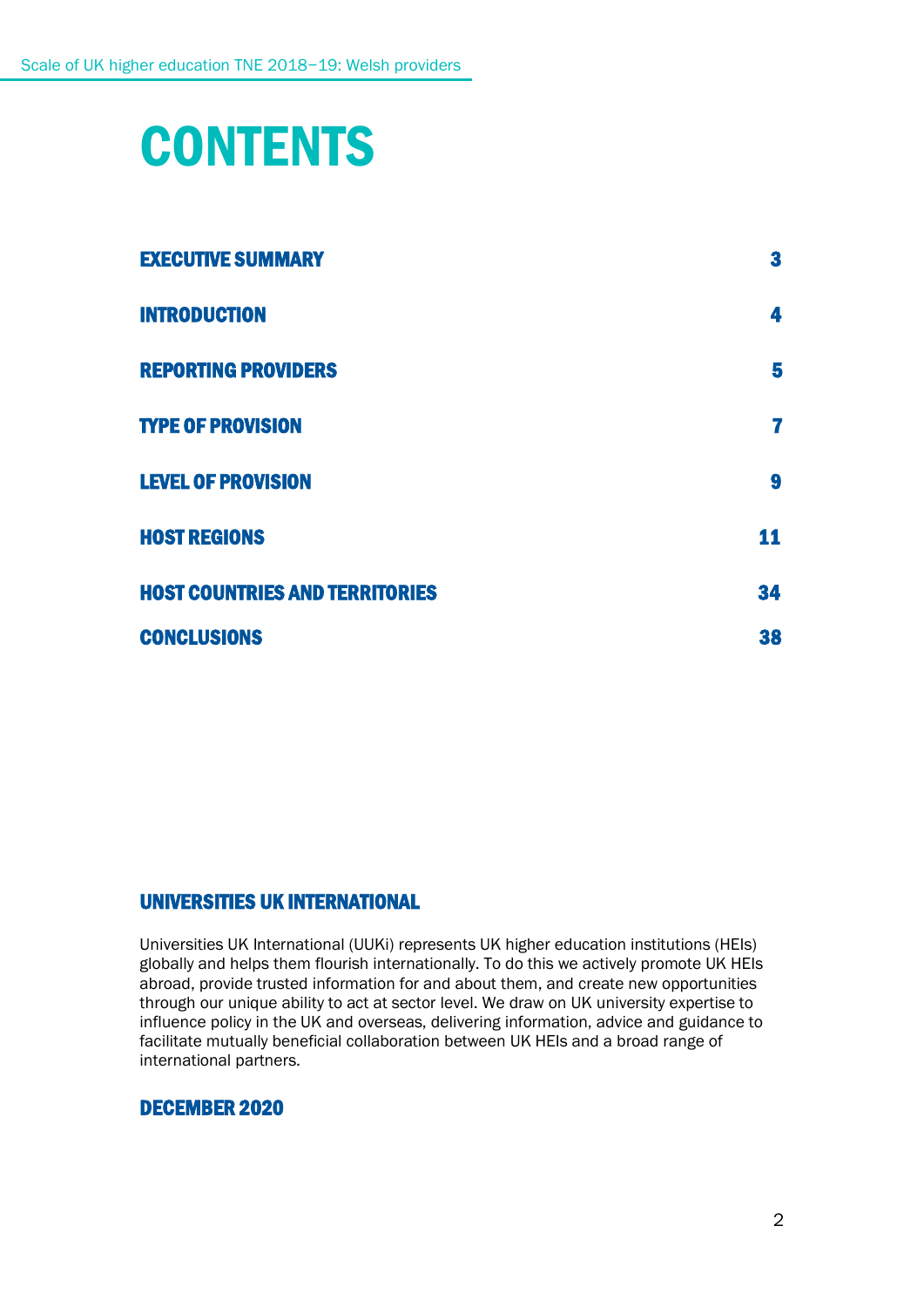## EXECUTIVE SUMMARY

In 2018−19, Welsh universities were delivering transnational education (TNE) to more students than ever before and in more countries and territories than ever before.

This second edition of *The Scale of UK Higher Education Transnational Education: Welsh Providers* provides a snapshot analysis of where, at what level and through what type of provision Welsh TNE students studied during the 2018−19 academic year, and a longitudinal overview of trends in TNE from 2014–15.

### **OVERVIEW**

Wales' higher education (HE) TNE provision in 2018–19:

- Nine higher education providers reported students studying through TNE.
- 55.5% of Welsh providers reported more than 1,000 TNE students each.
- Welsh providers reported 30,265 students in TNE, which is 9.0% of the total reported by UK providers.
- Welsh TNE student numbers increased by 3,285 students (12.2%) from 2017−18.
- Welsh TNE was reported in 138 countries and territories, more than ever before.
- Welsh providers reported that 43.1% of TNE students were studying at undergraduate level and 56.9% at postgraduate level.
- 40.8% of TNE students at Welsh providers were studying through collaborative provision, followed by 38.6% studying through distance, flexible and distributed learning, 12.8% registered at an overseas partner organisation, and 2.2% registered at an overseas campus.
- The European Union hosted the largest contingent of TNE students reported by Welsh providers in 2018−19 (39.7%), followed by Asia (37.0%), the Middle East (11.2%), Africa (10.2%), North America (1.4%), non-EU Europe (0.2%), Australasia (0.2%) and South America (0.1%).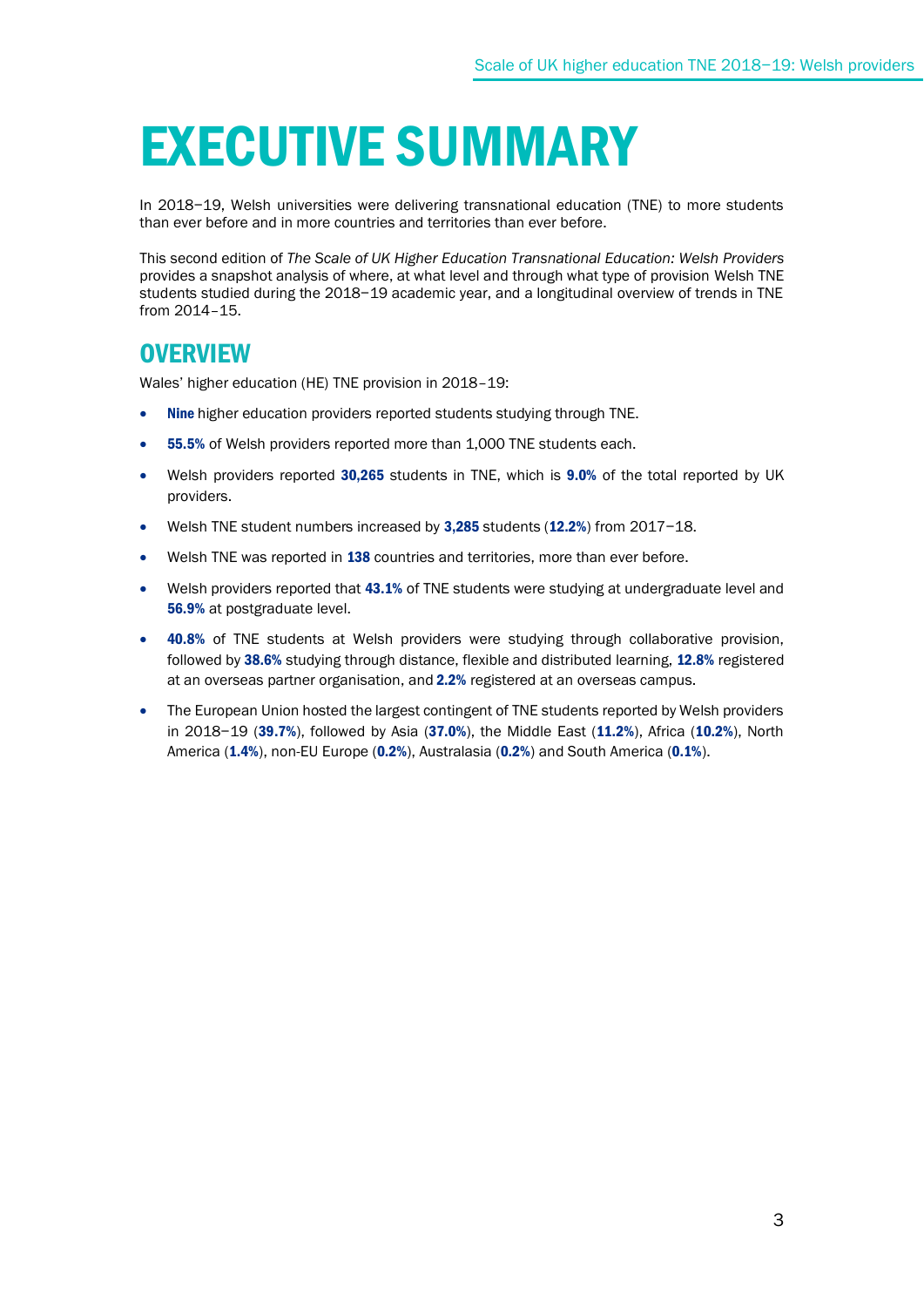# INTRODUCTION

Higher education TNE is the delivery of degrees in a country other than where the awarding provider is based. It can include, but is not limited to, branch campuses, distance learning, online provision, joint and dual degree programmes, double awards, 'fly-in' faculty and mixed models, traditionally referred to as blended learning.

For the purposes of this report, UK TNE students are learners enrolled in a higher education degree programme which leads to a UK qualification but is based in a country outside the UK. This includes joint, double or dual awards. In this report, we use the word 'students' to represent these UK TNE learners, unless otherwise stated.

Data about TNE is collected annually by the Higher Education Statistics Agency (HESA) via the Aggregate Offshore Record (AOR). AOR data has been collected since 2007−08 from UK higher education providers (HEPs) who subscribe to HESA. Universities provide data in their AOR return about "students that are studying wholly outside the UK who are either registered with the reporting provider or who are studying for an award of the reporting provider".

HESA collects data which relates to five categories or types of TNE provision and universities are responsible for returning data against these. The categories are broad, and universities may not always define their programmes by the same definitions used by HESA. TABLE 1 shows these categories, how they are referred to in this briefing and an example for each. These examples are not exhaustive, and there are many other ways that TNE programmes operate which may be included in each category.

In accordance with HESA's Standard Rounding Methodology:

- data has been rounded to the nearest 5
- any number lower than 2.5 has been rounded to 0
- percentages have been supressed where totals are less than 25.

Neither the Higher Education Statistics Agency Limited nor HESA Services Limited can accept responsibility for any inferences or conclusions derived by third parties from data or other information supplied by HESA Services.

All data relates to Welsh providers that returned data to HESA.

| <b>TABLE 1: TYPES OF PROVISION</b>                                                                                                 |                                                                                                                                    |                                                       |                                                                                                      |  |
|------------------------------------------------------------------------------------------------------------------------------------|------------------------------------------------------------------------------------------------------------------------------------|-------------------------------------------------------|------------------------------------------------------------------------------------------------------|--|
| Type of provision                                                                                                                  |                                                                                                                                    | Report<br>terminology                                 | <b>Example of provision</b>                                                                          |  |
| <b>Students</b>                                                                                                                    | Studying overseas for UK HEP<br>award at overseas campus of<br>reporting provider.                                                 | Overseas<br>campus.                                   | Overseas standalone or<br>joint campus.                                                              |  |
| registered<br>at the<br>reporting<br>provider<br><b>Students</b><br>studying<br>for an<br>award of<br>the<br>reporting<br>provider | Distance, flexible and distributed<br>learning for a UK HEP award<br>where the location of the student<br>is known to be overseas. | Distance.<br>flexible and<br>distributed<br>learning. | Programmes delivered<br>online.                                                                      |  |
|                                                                                                                                    | Other arrangements including<br>collaborative provision.                                                                           | Collaborative<br>provision                            | Joint and dual degrees,<br>franchised provision.                                                     |  |
|                                                                                                                                    | Registered at overseas partner<br>organisation.                                                                                    | Registered at<br>overseas<br>partner<br>organisation. | Validation and other<br>models where the majority<br>of teaching is delivered in-<br>country.        |  |
|                                                                                                                                    | Any other student studying<br>overseas for an award of the<br>reporting provider.                                                  | Other<br>arrangement.                                 | Multiple UK or international<br>partners delivering a<br>combination of other types<br>of provision. |  |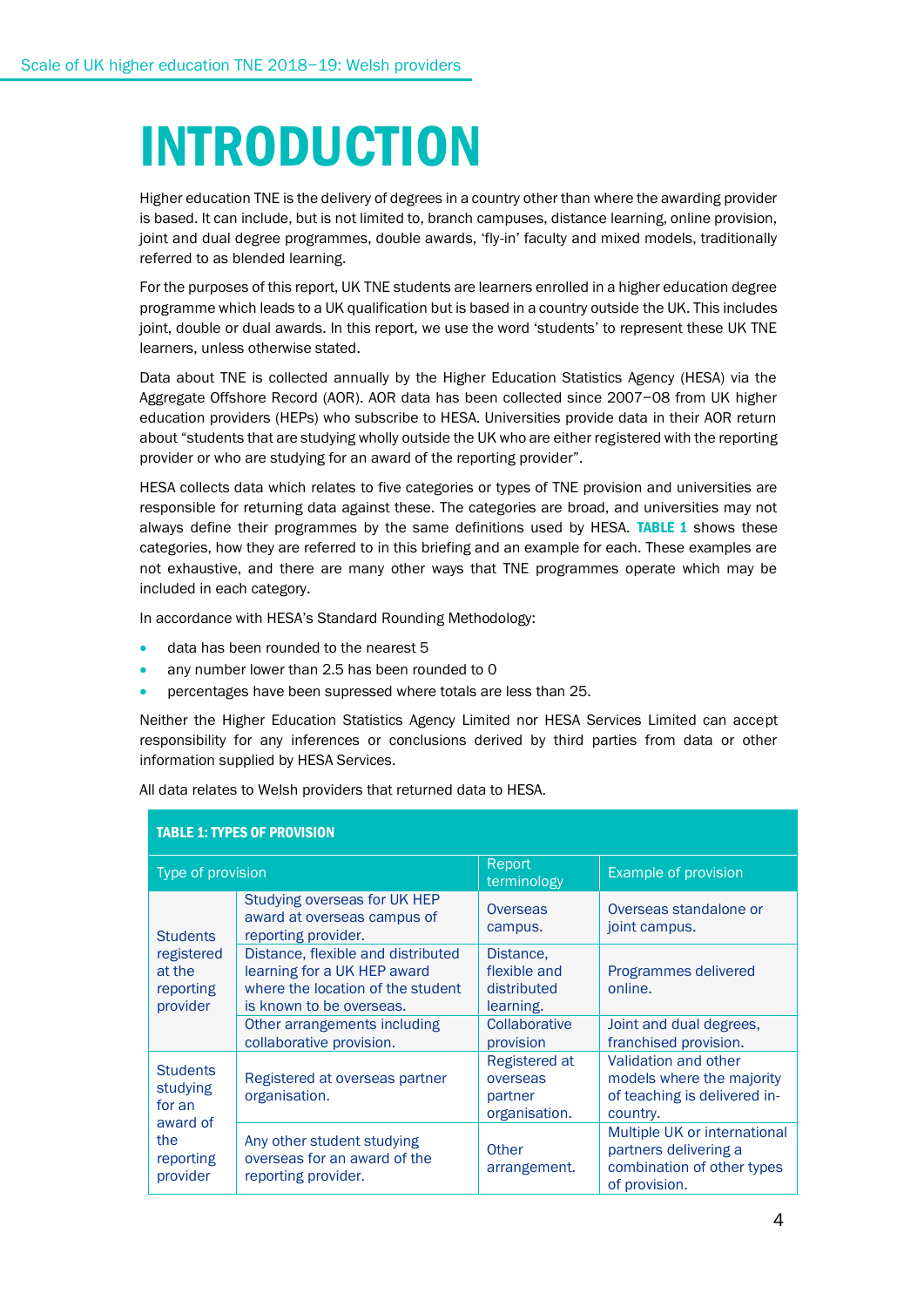## REPORTING PROVIDERS

#### Note: UK total excludes three main reporting providers of distance, flexible and blended TNE: Oxford Brookes University, the Open University and the University of London.

In 2018−19, these three providers made up 49.6% of the AOR and relatively small variations in one of them can have an impact on our understanding of the performance and spread of TNE more generally among UK universities.

As shown in FIGURE 1, in 2018−19 Welsh providers reported 30,265 students in TNE, which is 9.0% of the total reported by UK providers. By way of comparison, Welsh providers hosted 4.3% of the international (non-UK) students in the UK in 2018−19.

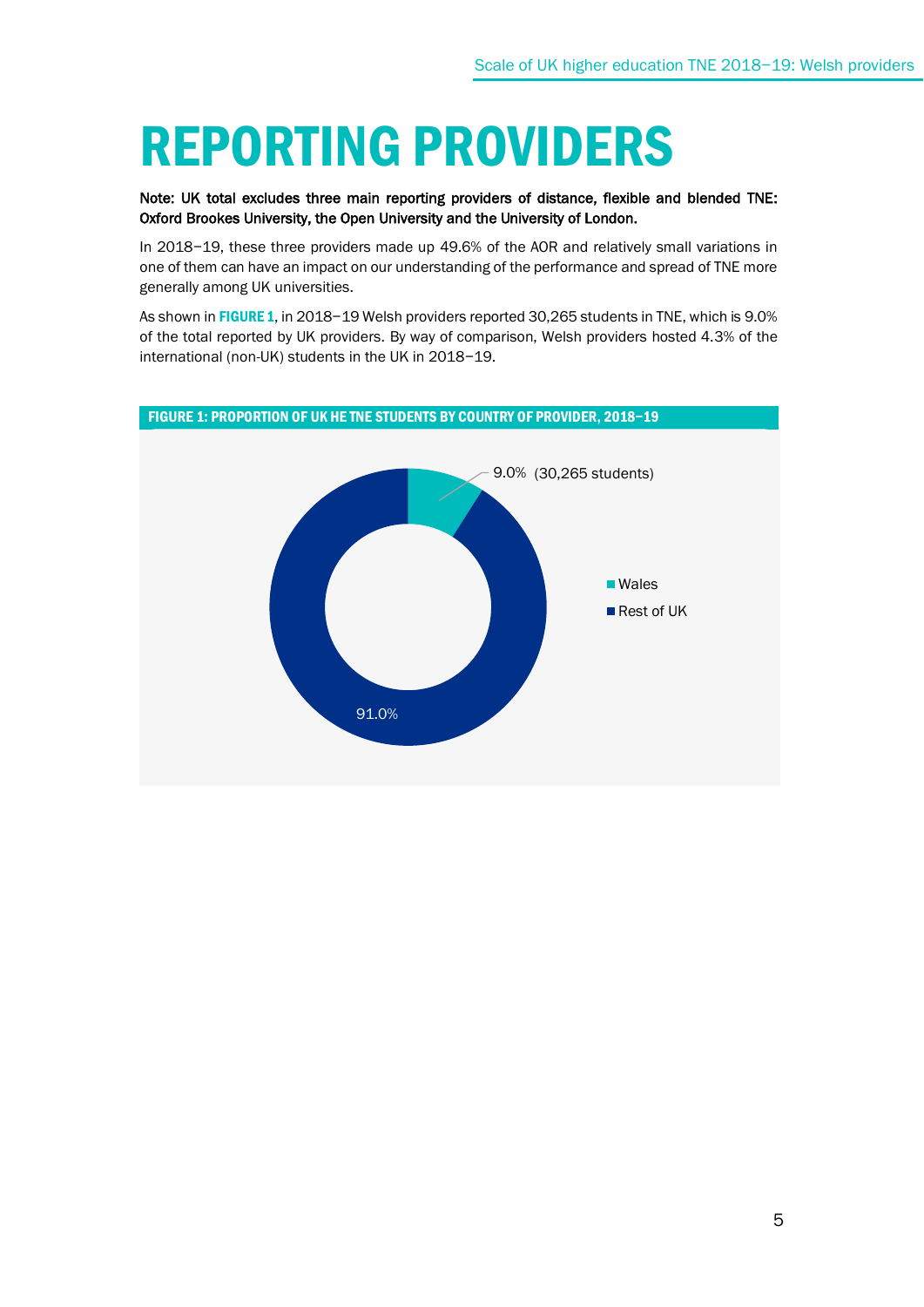FIGURE 2 and FIGURE 3 show that between 2014−15 and 2018−19, TNE student numbers grew by 59.3% in Wales, compared to 11.1% in the UK (excluding the three main providers of distance, flexible and blended TNE). From 2017−18 to 2018−19, growth was 12.2% in Wales against 1.3% in the UK.



In 2018−19, five out of nine providers in Wales reported more than 1,000 students in TNE, as shown in FIGURE 4. This represents 55.5% of providers with TNE students, compared with 54.0% in the UK as a whole. Seven providers in Wales reported fewer than 4,000 students, which is 77.8% of providers with TNE students, compared with 78.9% in the UK as a whole.



FIGURE 4: WELSH HE TNE STUDENTS BY REPORTING PROVIDER, 2018−19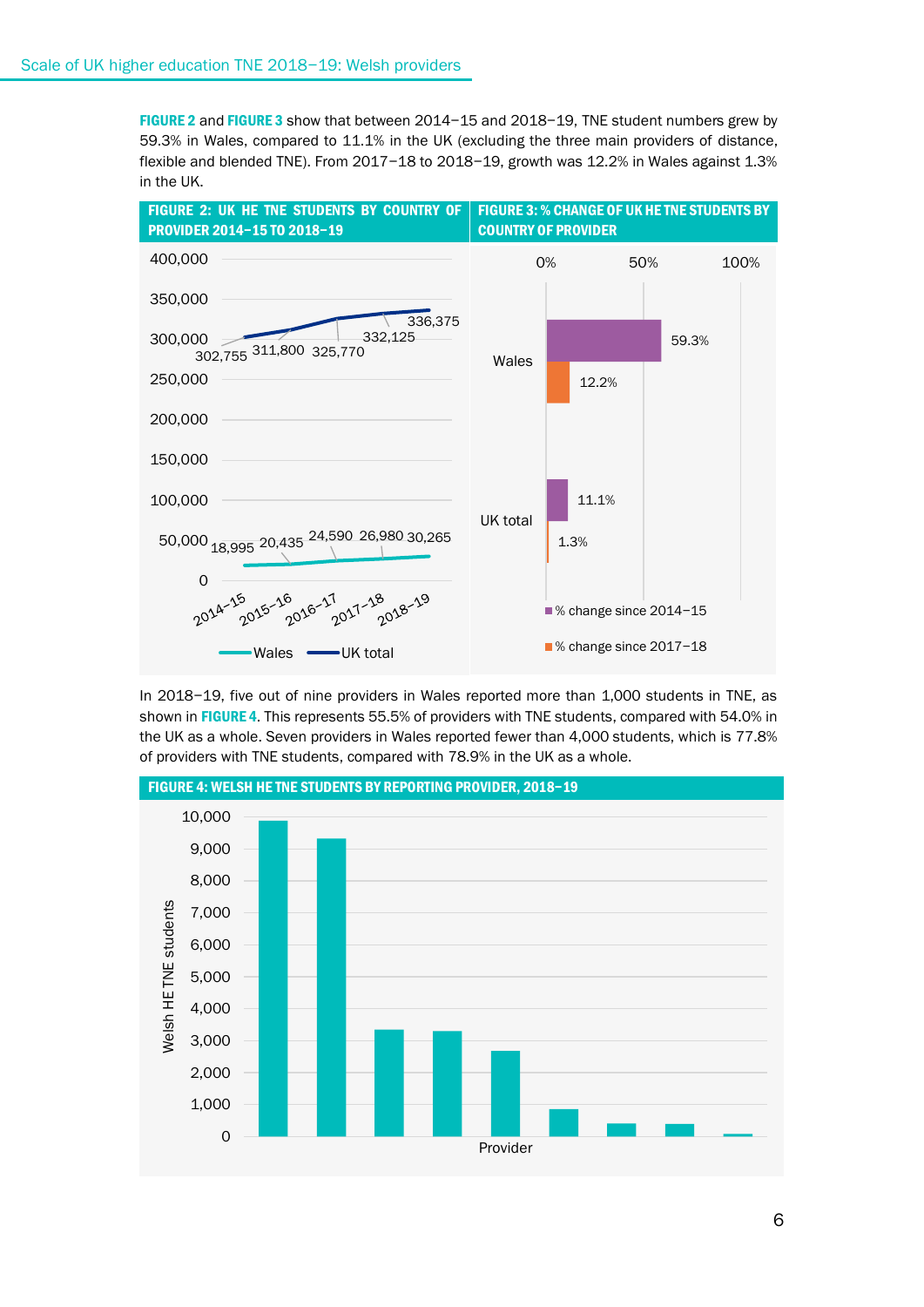## TYPE OF PROVISION

#### Note: UK total excludes three main reporting providers of distance, flexible and blended TNE.

FIGURE 5 shows that in 2018−19, 40.8% of TNE students at Welsh providers were studying through collaborative provision, compared with 48.5% overall in the UK; 38.6% were studying through distance, flexible and distributed learning, compared with 21.3% overall in the UK; 2.2% were registered at an overseas campus, compared with 8.6% overall in the UK and 12.8% were registered at an overseas partner organisation, compared with 19.9% overall in the UK.

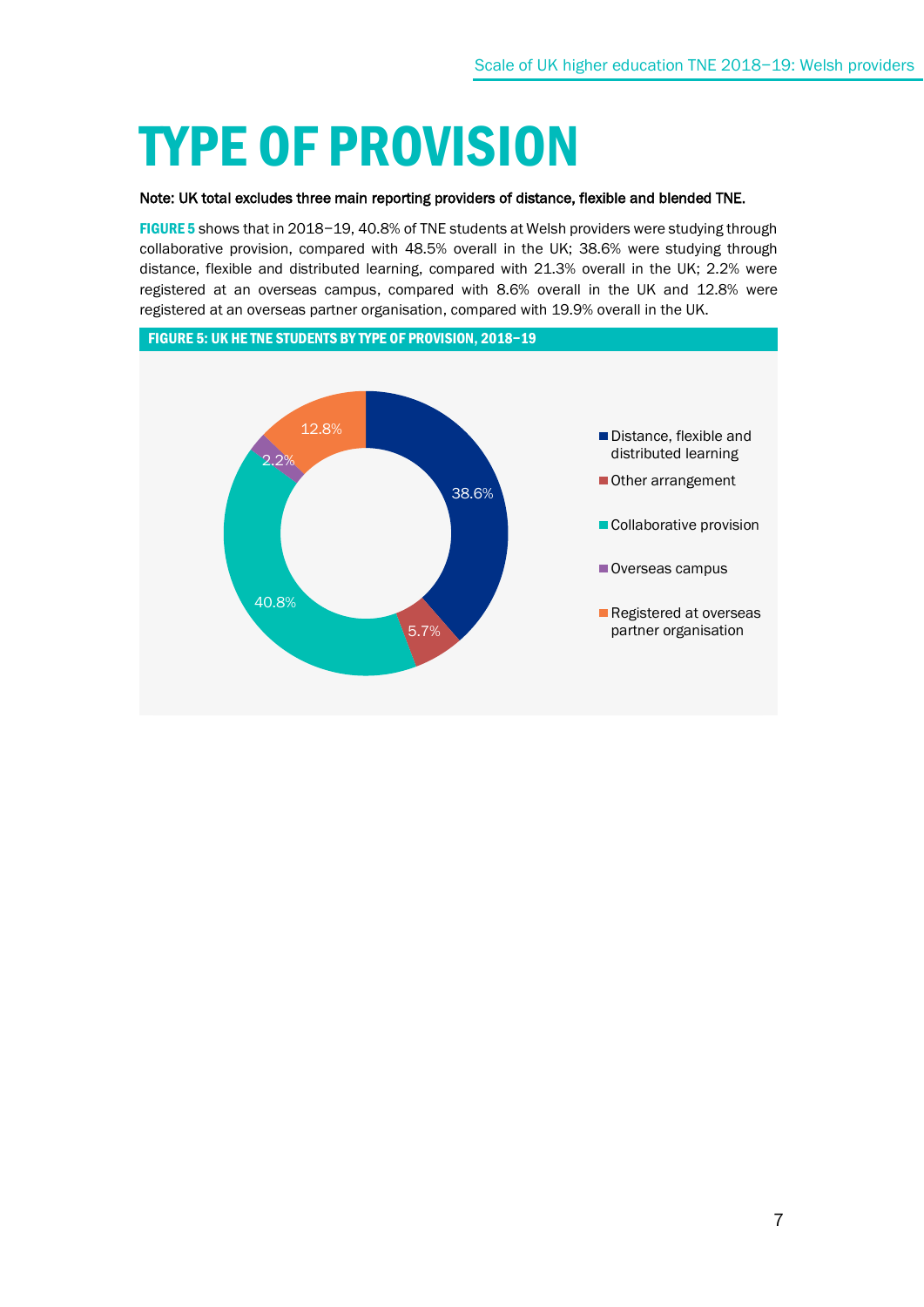TABLE 2 shows that the fastest growing TNE type of provision in Wales between 2014−15 and 2018−19 was distance, flexible and distributed learning with a 2089.5% increase. This method of provision saw a much slower increase for UK providers overall, with a 13.4% change in the same time period. Several Welsh providers have seen increases in their distance, flexible and distributed learning student numbers. However, this notably significant increase can largely be attributed to a single provider which accounts for 82.4% of all students through this type of provision for Welsh providers in 2018−19.

Between 2017−18 and 2018−19, the fastest growing category in Wales was also distance, flexible and distributed learning, which increased by 87.4%, compared to 4.5% in the UK as a whole. There has been a marked decline in Wales in TNE students registered at an overseas partner organisation (–60.6%) compared with a smaller decrease in the UK as a whole (–18.0%) from 2014−15 to 2018−19.

| TABLE 2: WELSH HE TNE STUDENTS BY TYPE OF PROVISION, 2014-15 TO 2018-19 |               |             |             |             |             |                      |                      |
|-------------------------------------------------------------------------|---------------|-------------|-------------|-------------|-------------|----------------------|----------------------|
| Type of                                                                 | Academic year |             |             |             |             | Change               | Change               |
| provision                                                               | $2014 - 15$   | $2015 - 16$ | $2016 - 17$ | $2017 - 18$ | $2018 - 19$ | since<br>$2014 - 15$ | since<br>$2017 - 18$ |
| Distance,<br>flexible and<br>distributed<br>learning                    | 535           | 1,870       | 3,085       | 6,230       | 11,670      | 2089.5%              | 87.4%                |
| <b>Other</b><br>arrangement                                             | 805           | 1,425       | 1,590       | 1,700       | 1,715       | 113.2%               | 0.8%                 |
| Collaborativ<br>e provision                                             | 7,525         | 9,035       | 11,780      | 12,730      | 12,345      | 64.0%                | $-3.0%$              |
| Overseas<br>campus                                                      | 325           | 505         | 630         | 685         | 670         | 106.8%               | $-2.2%$              |
| Registered<br>at overseas<br>partner<br>organisation                    | 9,810         | 7,605       | 7,505       | 5,635       | 3,865       | $-60.6%$             | $-31.4%$             |
| Total                                                                   | 18,995        | 20,435      | 24,590      | 26,980      | 30,265      | 59.3%                | 12.2%                |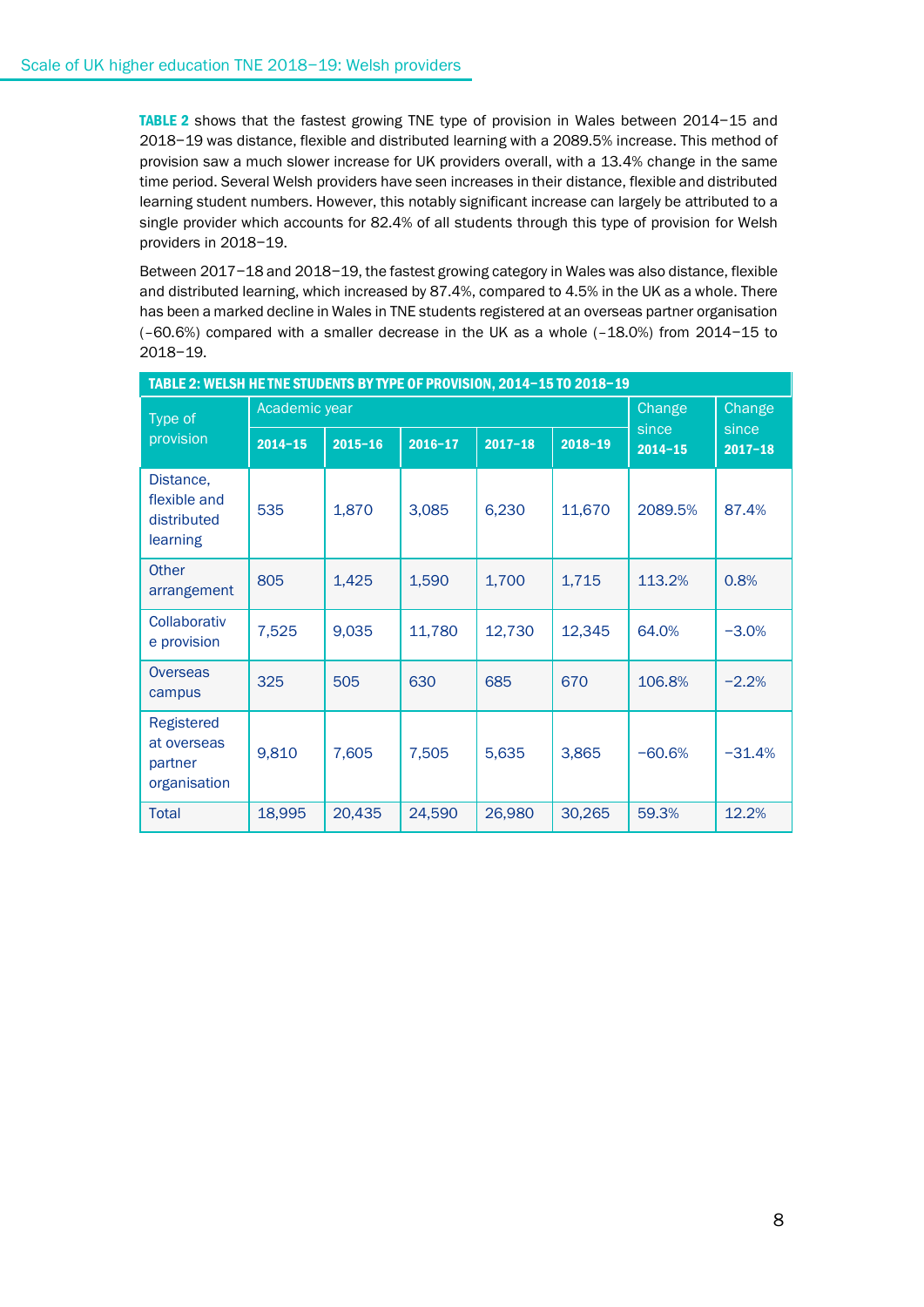## LEVEL OF PROVISION

#### Note: UK total excludes three main reporting providers of distance, flexible and blended TNE.

FIGURE 6 shows that in 2018−19, Welsh providers reported that 43.1% of TNE students were studying at undergraduate level and 56.9% at postgraduate level. The proportion for the UK as a whole was 65.5% undergraduate and 34.5% postgraduate.

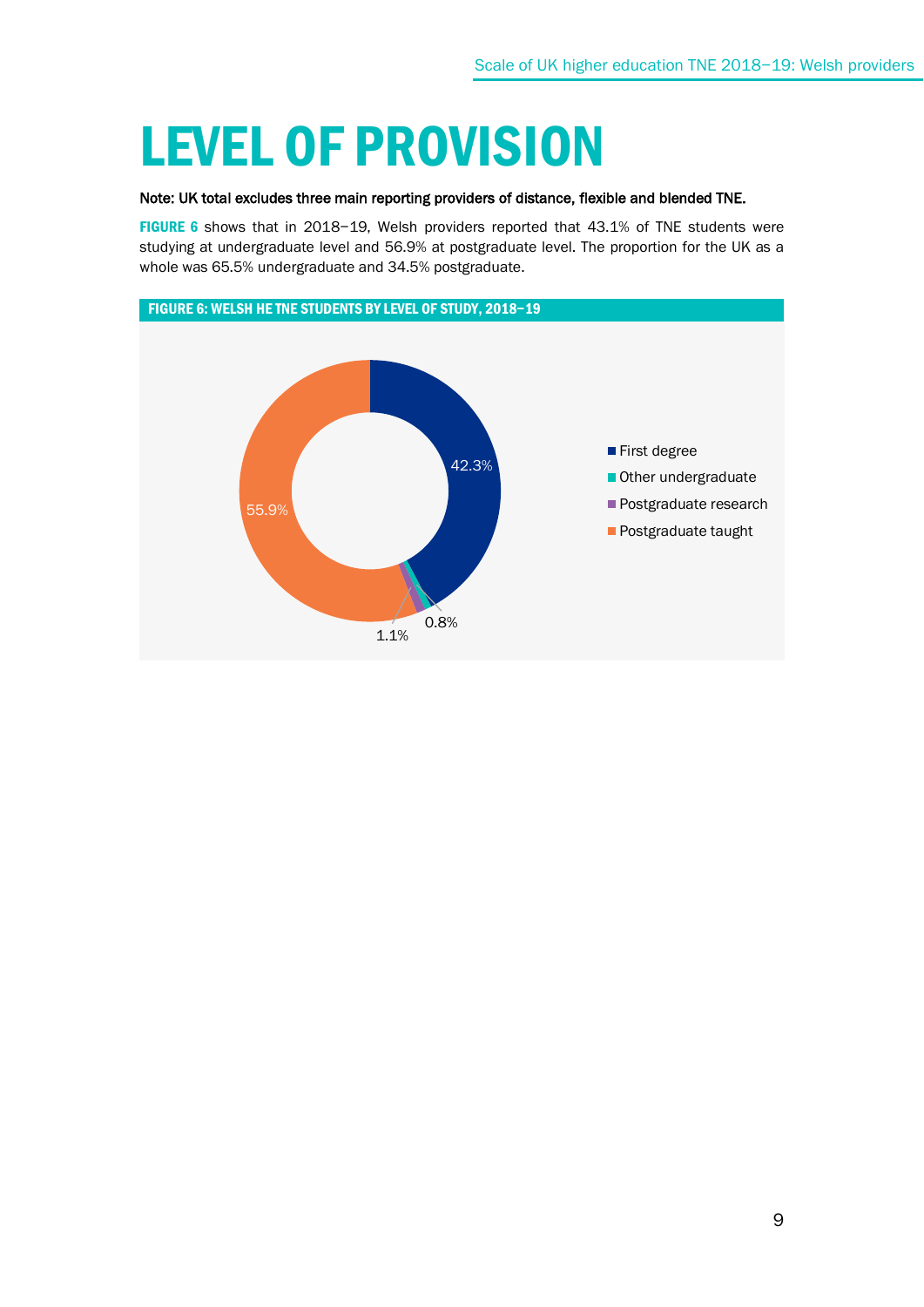As shown in TABLE 3, in 2018-19 Welsh providers reported 13,035 TNE students at undergraduate level, an increase of 16.6% since 2014−15; and 17,230 TNE students at postgraduate level, an increase of 120.5% since 2014−15. In the UK as a whole, the increases were 11.5% and 10.3% respectively.

| TABLE 3: WELSH HE TNE STUDENTS BY LEVEL OF STUDY, 2014-15 TO 2018-19 |                        |                      |             |             |             |             |                 |                 |
|----------------------------------------------------------------------|------------------------|----------------------|-------------|-------------|-------------|-------------|-----------------|-----------------|
| Level of study                                                       |                        | <b>Academic Year</b> |             |             |             |             | Change<br>since | Change<br>since |
|                                                                      |                        | $2014 - 15$          | $2015 - 16$ | $2016 - 17$ | $2017 - 18$ | $2018 - 19$ | $2014 - 15$     | $2017 - 18$     |
|                                                                      | <b>First</b><br>degree | 11,050               | 11,760      | 14,755      | 13,880      | 12,805      | 15.9%           | $-7.7%$         |
| <b>UG</b>                                                            | <b>Other UG</b>        | 130                  | 175         | 190         | 235         | 230         | 74.8%           | $-1.7%$         |
|                                                                      | Total                  | 11,180               | 11,935      | 14,945      | 14,115      | 13,035      | 16.6%           | $-7.6%$         |
|                                                                      | <b>PG</b><br>research  | 25                   | 80          | 160         | 285         | 320         | 1,225.0%        | 11.2%           |
| PG                                                                   | PG taught              | 7,790                | 8,420       | 9,490       | 12,575      | 16,910      | 117.1%          | 34.5%           |
|                                                                      | <b>Total</b>           | 7,815                | 8,500       | 9,650       | 12,865      | 17,230      | 120.5%          | 33.9%           |
| Total                                                                |                        | 18,995               | 20,435      | 24,590      | 26,980      | 30,265      | 59.3%           | 12.2%           |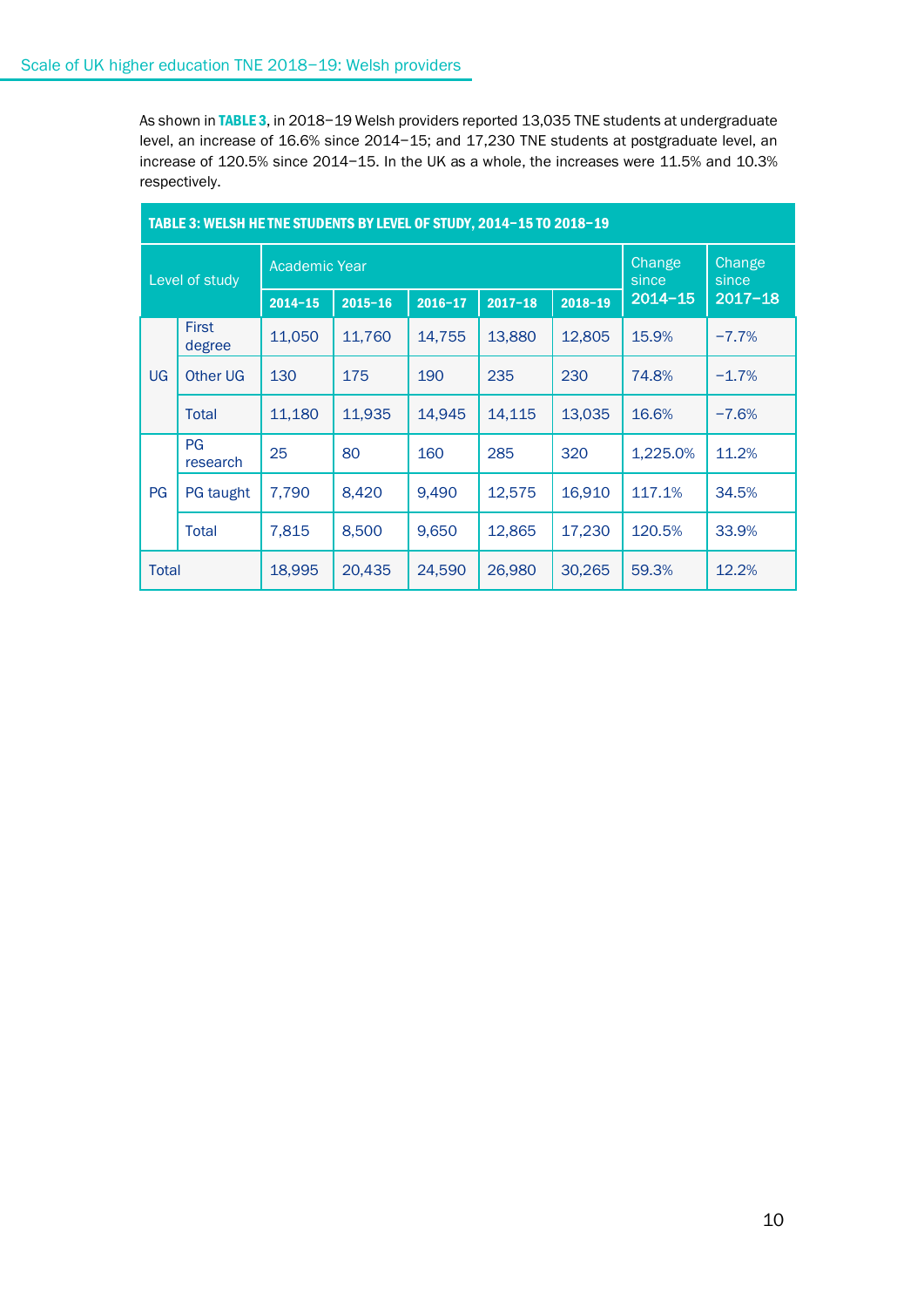# HOST REGIONS

#### Note: UK total excludes three main reporting providers of distance, flexible and blended TNE.

TABLE 4 shows that the European Union hosted the largest contingent of TNE students reported by Welsh providers in 2018−19, followed by Asia, the Middle East, Africa, North America, non-EU Europe, Australasia and South America.

| TABLE 4: WELSH HE TNE STUDENTS BY HOST REGION, 2018-19 |       |                 |  |
|--------------------------------------------------------|-------|-----------------|--|
| Region                                                 | $\%$  | <b>Students</b> |  |
| <b>European Union</b>                                  | 39.7% | 12,025          |  |
| Asia                                                   | 37.0% | 11,185          |  |
| <b>Middle East</b>                                     | 11.2% | 3,395           |  |
| Africa                                                 | 10.2% | 3,090           |  |
| <b>North America</b>                                   | 1.4%  | 415             |  |
| <b>Non-EU Europe</b>                                   | 0.2%  | 60              |  |
| Australasia                                            | 0.2%  | 60              |  |
| <b>South America</b>                                   | 0.1%  | 25              |  |

FIGURE 7 shows a breakdown of TNE students reported by Welsh providers by region in 2018–19. Compared with the UK as a whole, Wales offered provision to a higher proportion of students in the European Union (39.7% in Wales vs 16.3% in the UK) and the Middle East (11.2% in Wales vs 10.7% in the UK), and to a lower proportion in Asia (37.0% in Wales vs 53.3% in the UK), Africa (10.2% in Wales vs 11.9% in the UK), North America (1.4% in Wales vs 4.4% in the UK), non-EU Europe (0.2% in Wales vs 2.5% in the UK), Australasia (0.2% in Wales vs 0.6% in the UK) and South America (0.1% in Wales vs 0.4% in the UK).

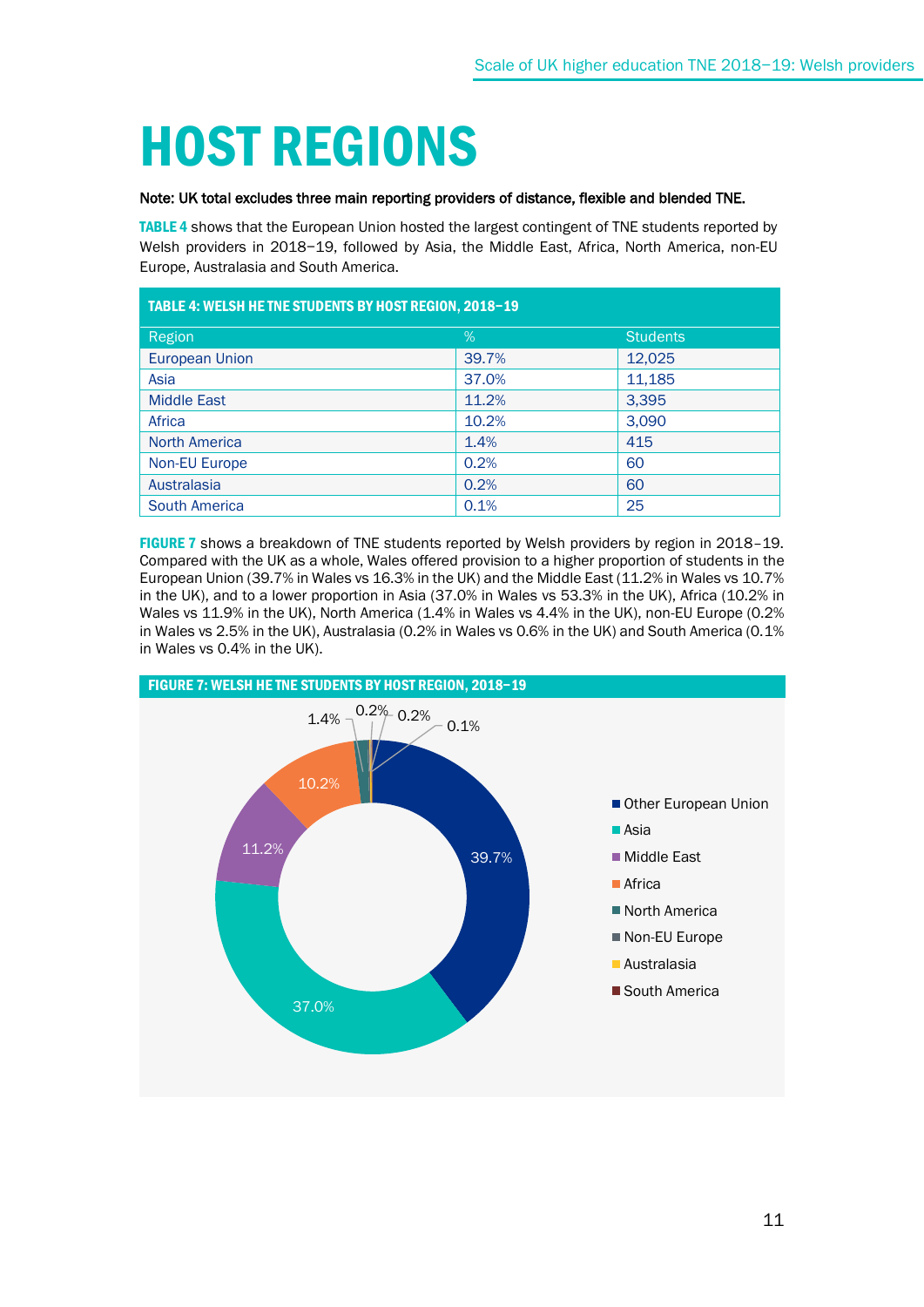### **Africa**

FIGURE 8 shows that in 2018–19, a majority of TNE students reported by Welsh providers in Africa were registered at an overseas partner organisation (54.5%), followed by collaborative provision (29.4%), distance, flexible and distributed learning (15.2%) and registered at an overseas campus  $(1.0\%).$ 

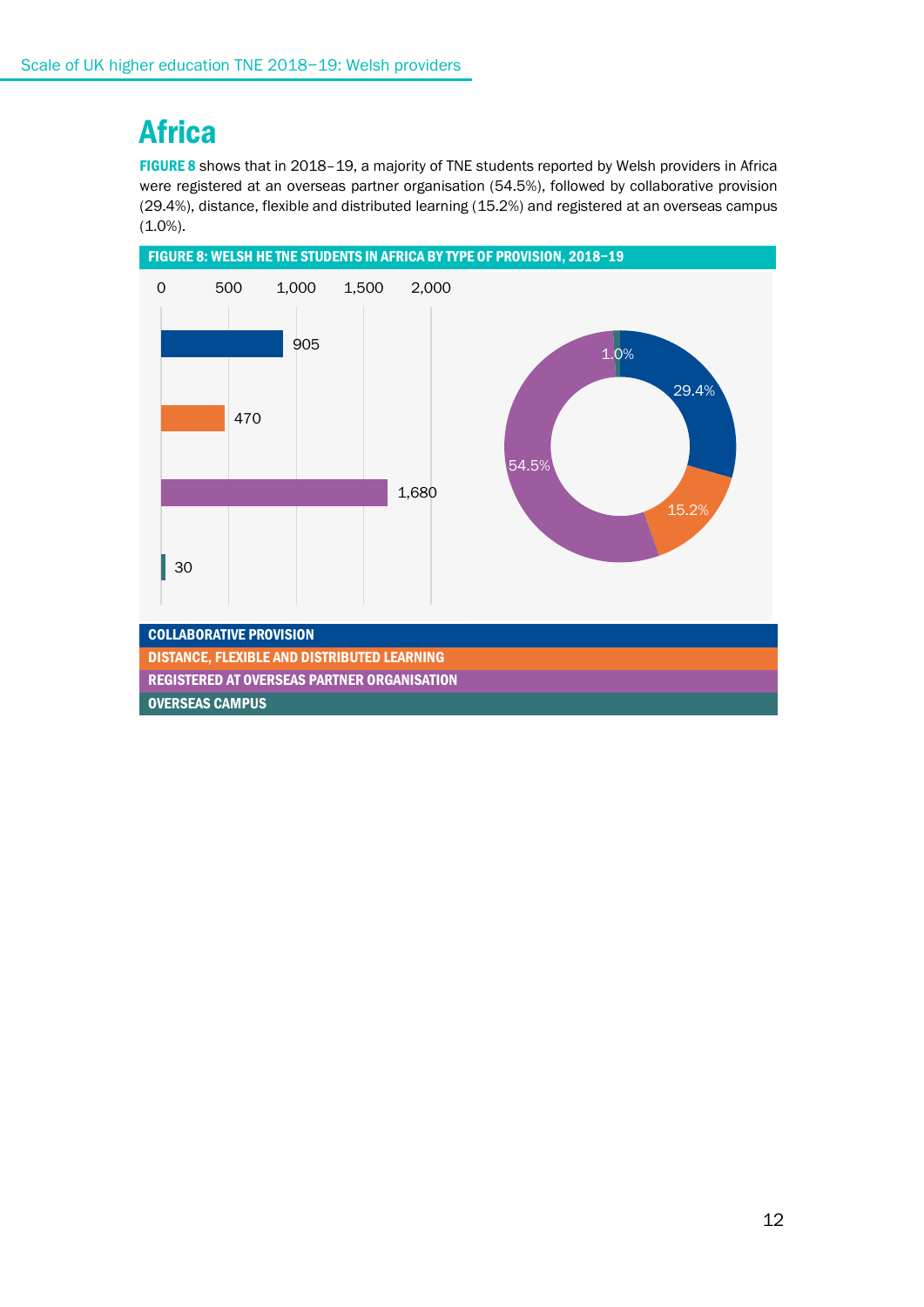FIGURE 9 shows that between 2014−15 and 2018−19, there was an increase in collaborative provision and distance, flexible, or distributed learning reported by Welsh providers in Africa. Over the same time period, there was a decrease in those registered at an overseas partner organisation, with a marked decline after reaching a peak in 2015−16, and a slight decrease in those registered at an overseas campus after a peak in 2016−17.

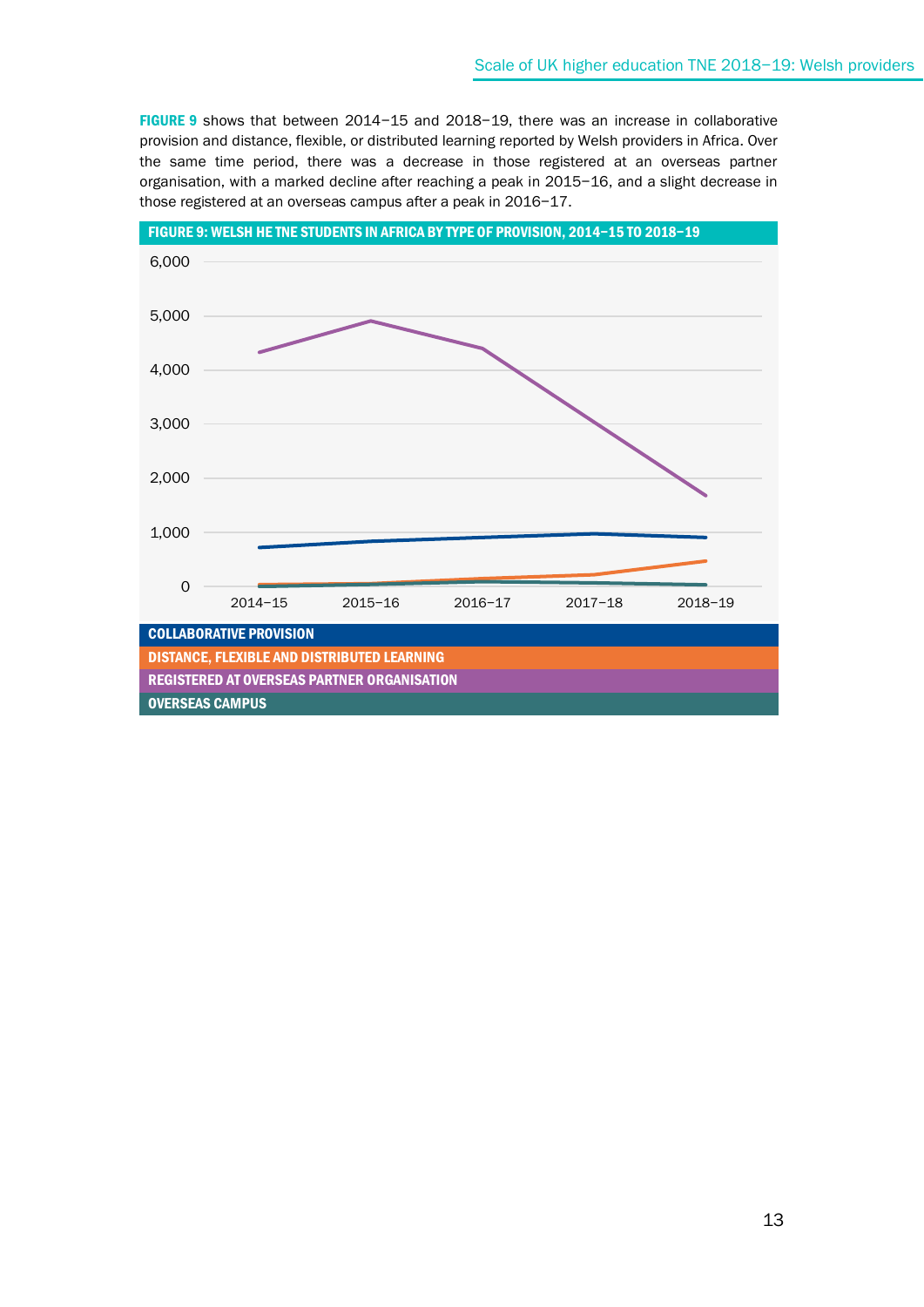FIGURE 10 shows that 74.0% of TNE students reported by Welsh providers in 2018−19 in Africa were studying at undergraduate level, against 26.0% at postgraduate level. FIGURE 11 shows that between 2014−15 and 2018−19, there was an increase at postgraduate level and a decline in undergraduate student numbers after reaching a peak in 2015−16.

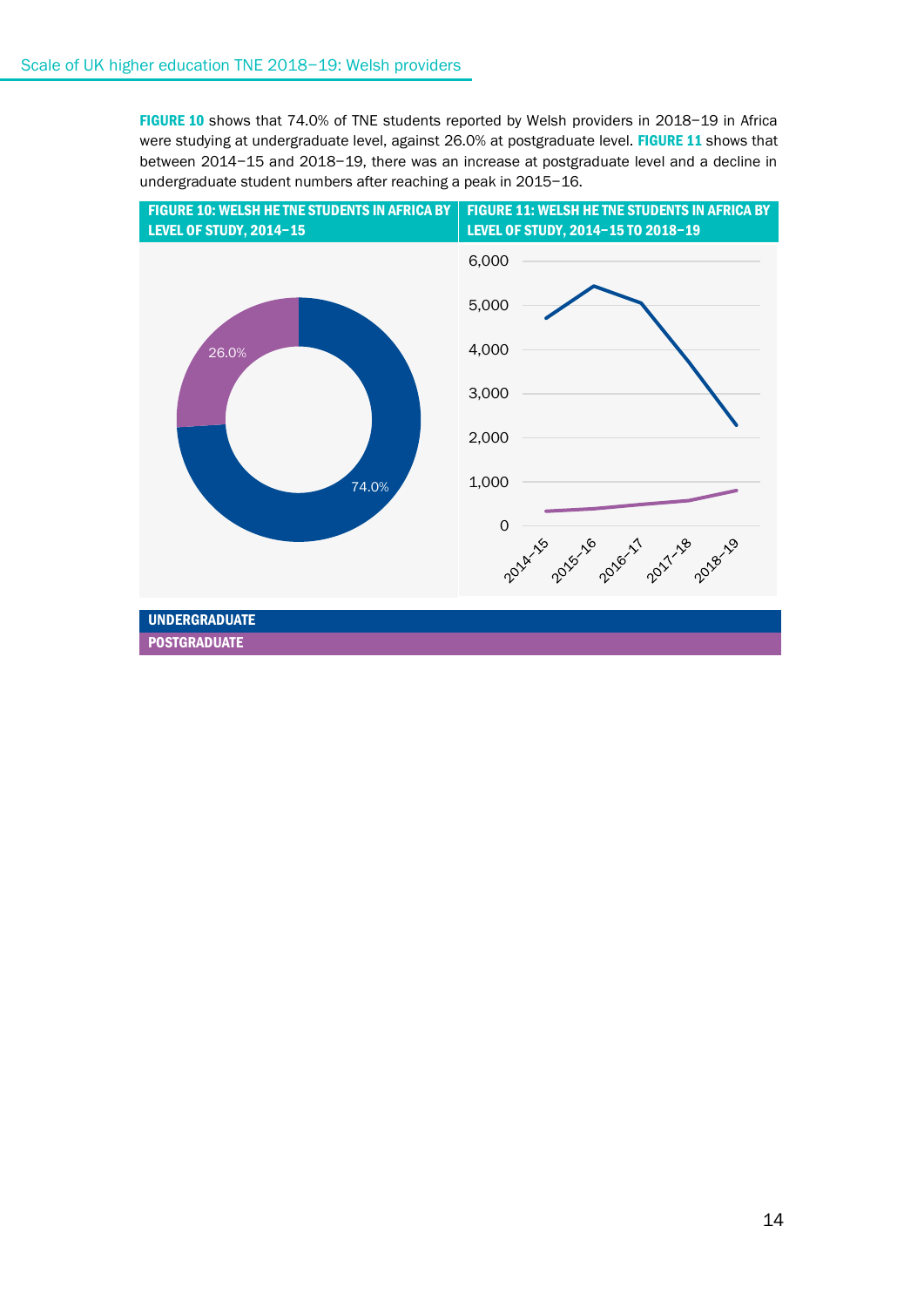### Asia

FIGURE 12 shows that in 2018–19, a majority of TNE students reported by Welsh providers in Asia were studying through collaborative provision (64.4%), followed by other arrangements (13.5%), distance, flexible and distributed learning (10.2%), registered at an overseas partner organisation (6.4%); and at an overseas campus (5.5%).

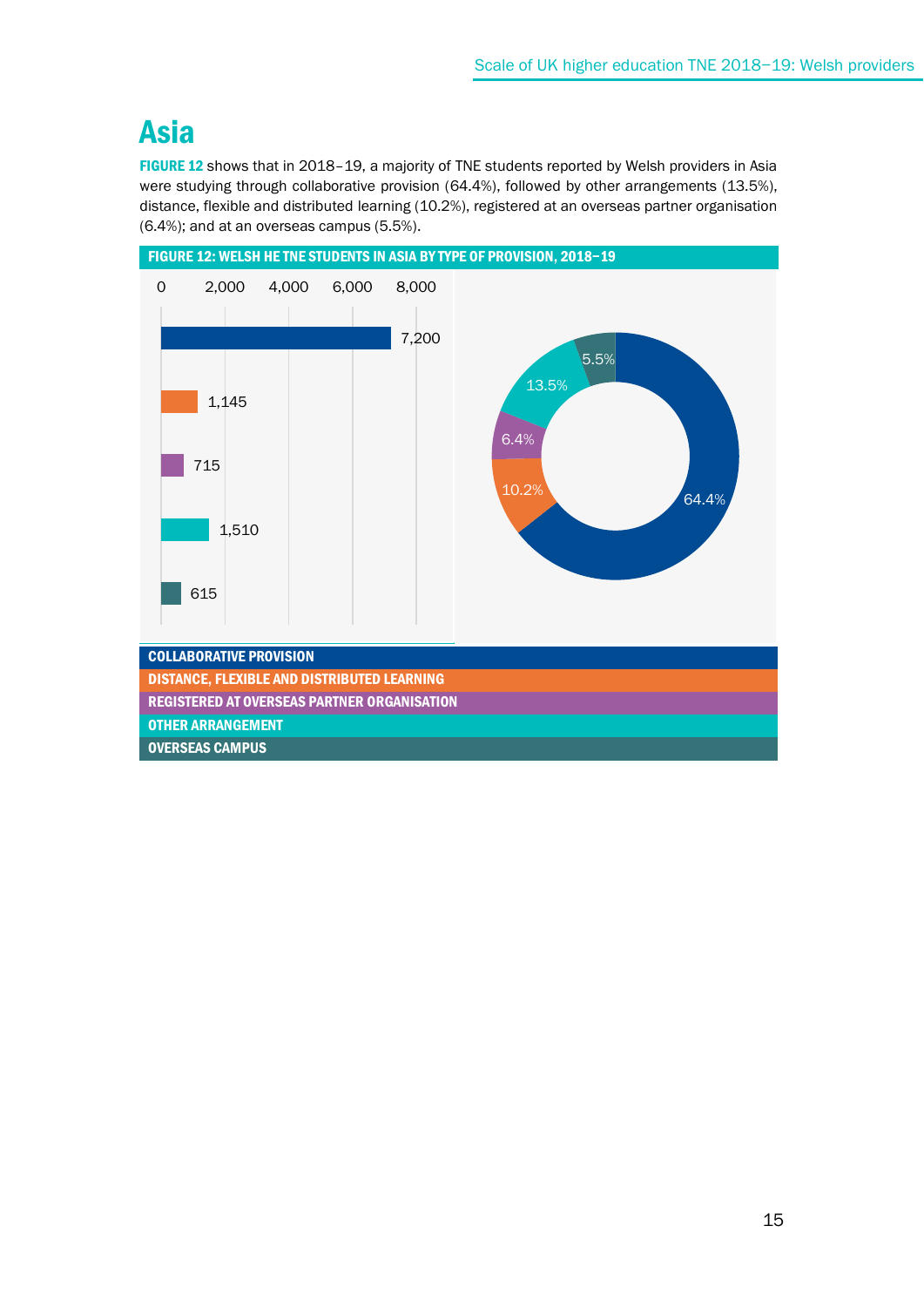FIGURE 13 shows that between 2014−15 and 2018−19, there was an increase in all TNE modes of study reported by Welsh providers in Asia except in those registered at an overseas partner organisation. From a near zero baseline in 2014−15, the number of students studying through distance, flexible, or distributed learning in Asia increased by 8071.4% in this time, and student numbers on overseas campuses increased by 131.7%.

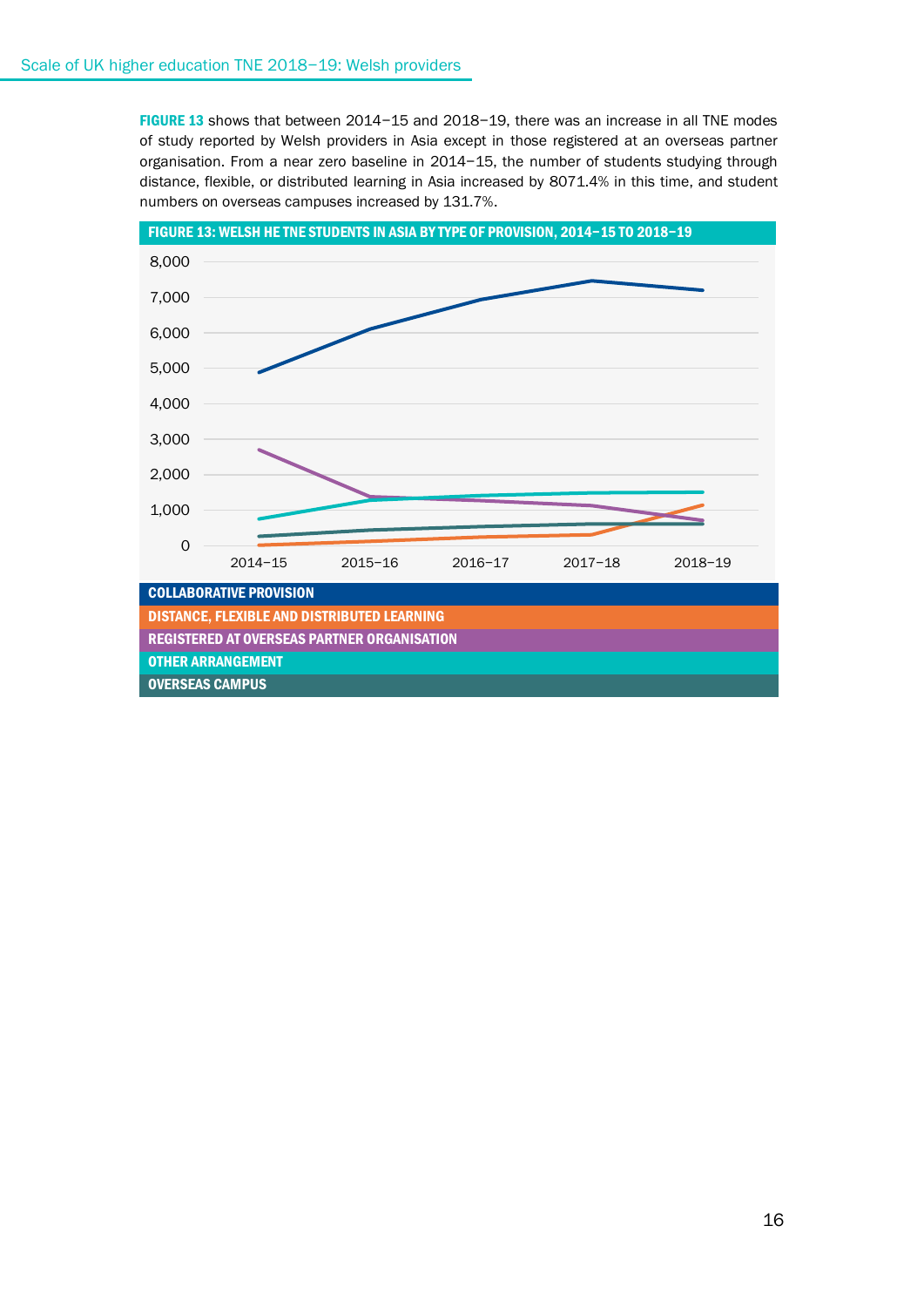FIGURE 14 shows that 52.2% of TNE students reported by Welsh providers in 2018−19 in Asia were studying at postgraduate level, against 47.8% at undergraduate level. FIGURE 15 shows that between 2014−15 and 2018−19, there was an increase at both levels of study, with a slight decrease between 2017−18 and 2018−19 at the postgraduate level (−3.3%).

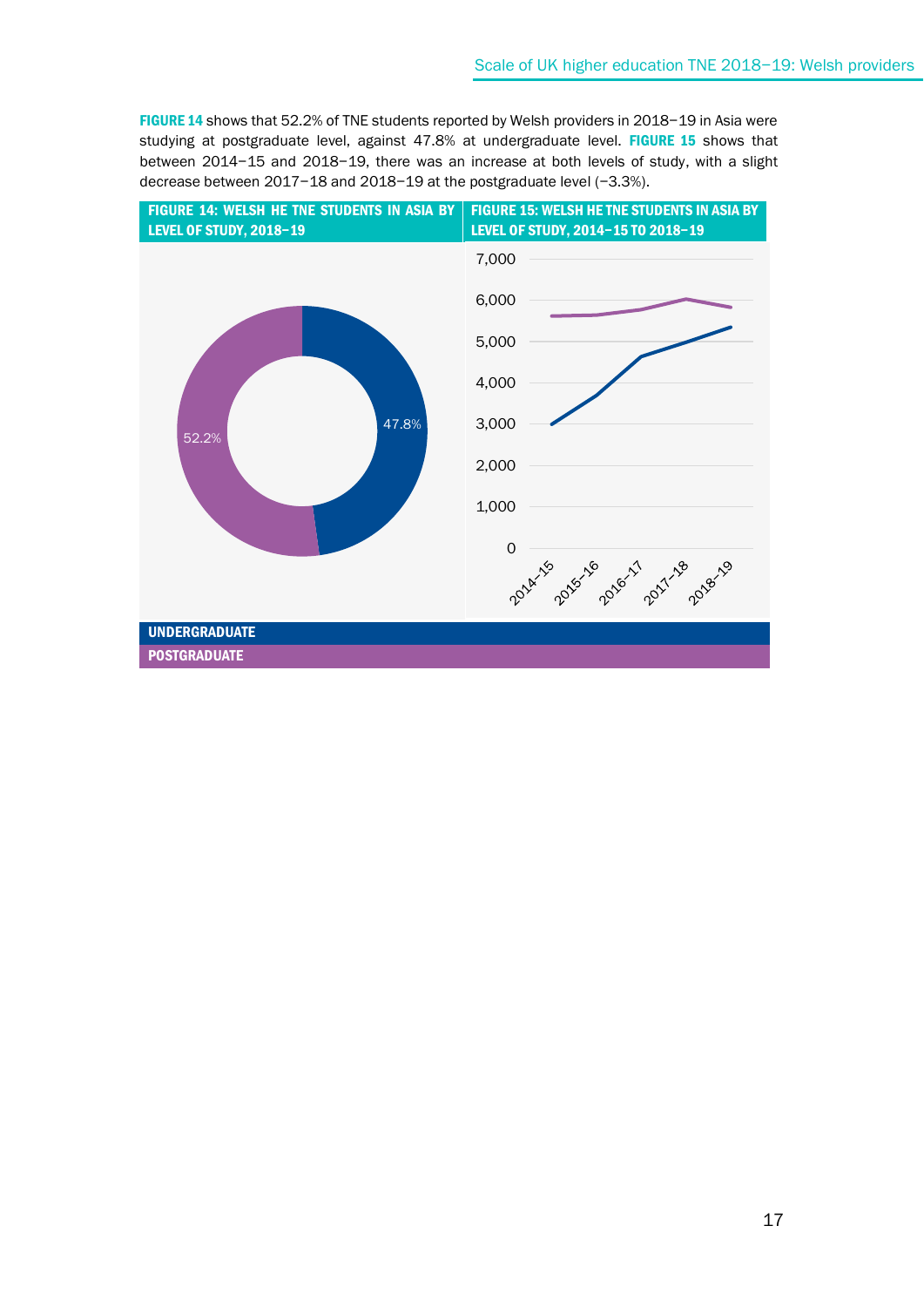### Australasia

FIGURE 16 shows that all TNE students reported by Welsh providers in Australasia in 2018−19 were studying through distance, flexible and distributed learning.



FIGURE 17 shows that the number of students studying through distance, flexible and distributed learning in Australasia increased between 2014−15 and 2018−19, with growth slowing slightly from 2016−17.

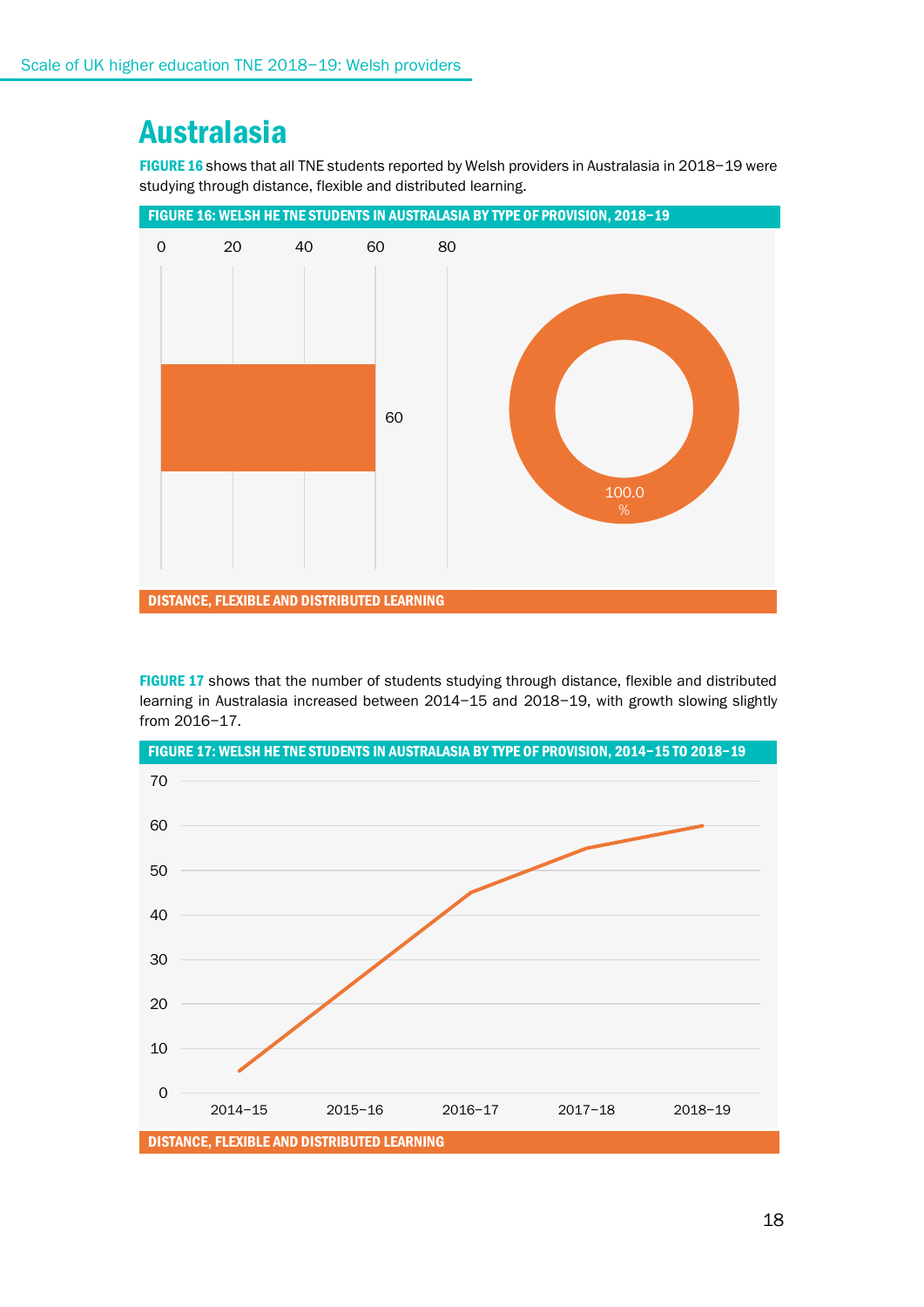FIGURE 18 shows that all TNE students reported by Welsh providers in 2018−19 in Australasia were studying at postgraduate level. FIGURE 19 shows that there was an increase in postgraduate student numbers between 2014−15 and 2018−19, with very low undergraduate student numbers last reported in 2014−15.

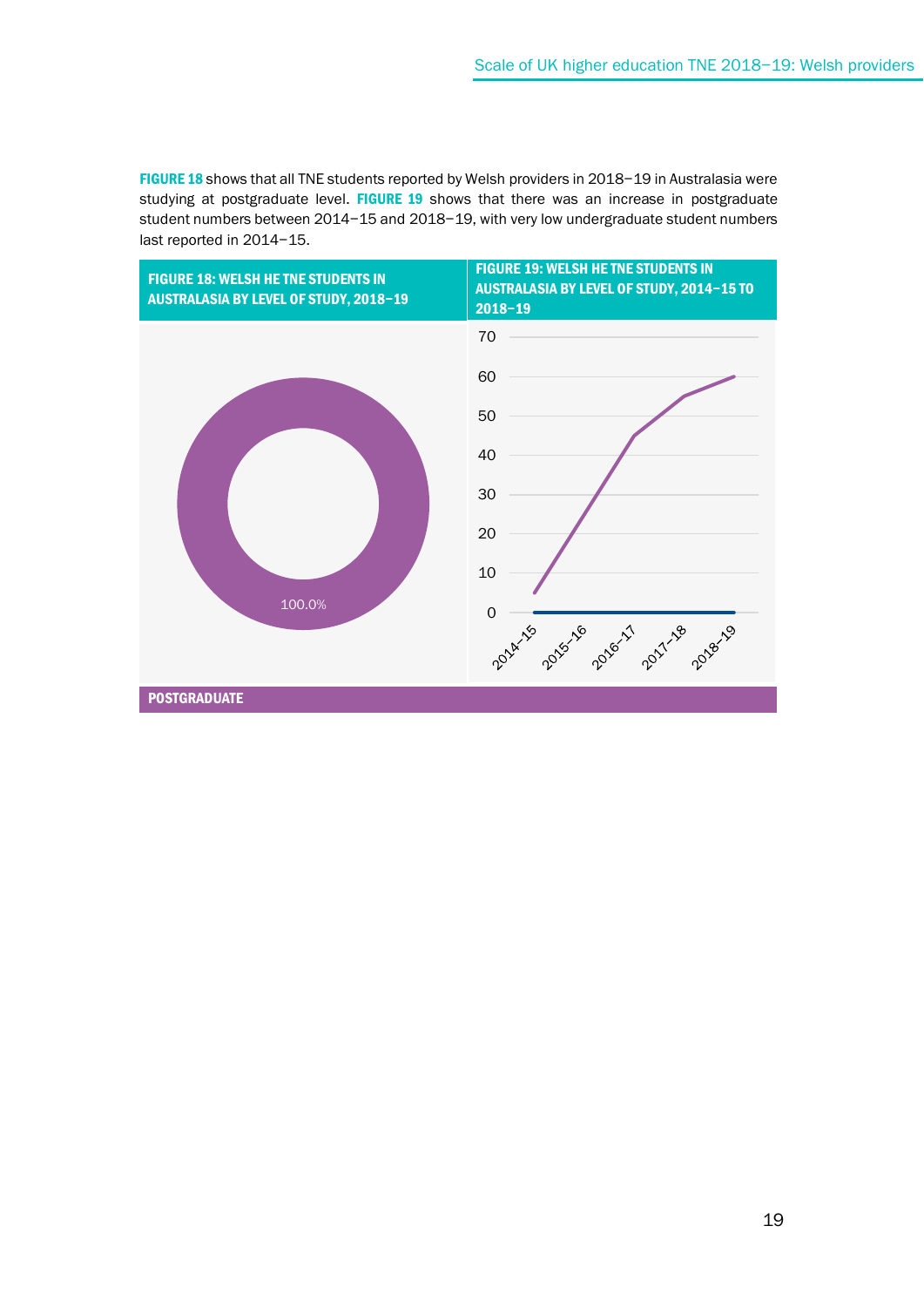### European Union

FIGURE 20 shows that in 2018–19, a majority of TNE students reported by Welsh providers in the European Union were studying through distance, flexible and distributed learning (76.9%), followed by registered at an overseas partner organisation (12.1%) and through collaborative provision (11.0%).

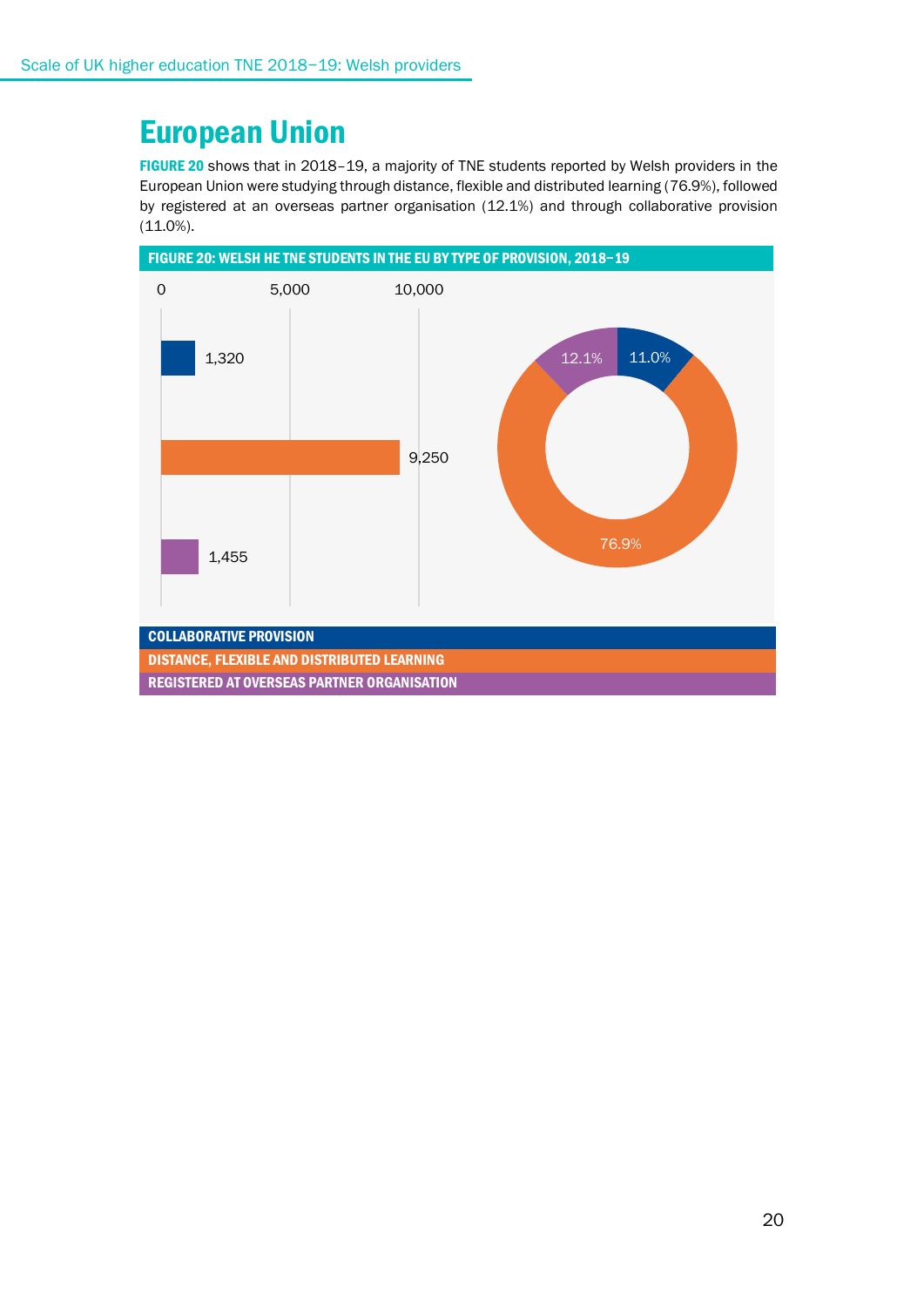FIGURE 21 shows that between 2014−15 and 2018−19, there was a significant increase in students studying through distance, flexible and distributed learning, a decline in students registered at an overseas partner organisation and a slight increase in collaborative provision in the European Union. No students were registered at an overseas campus in 2018−19.

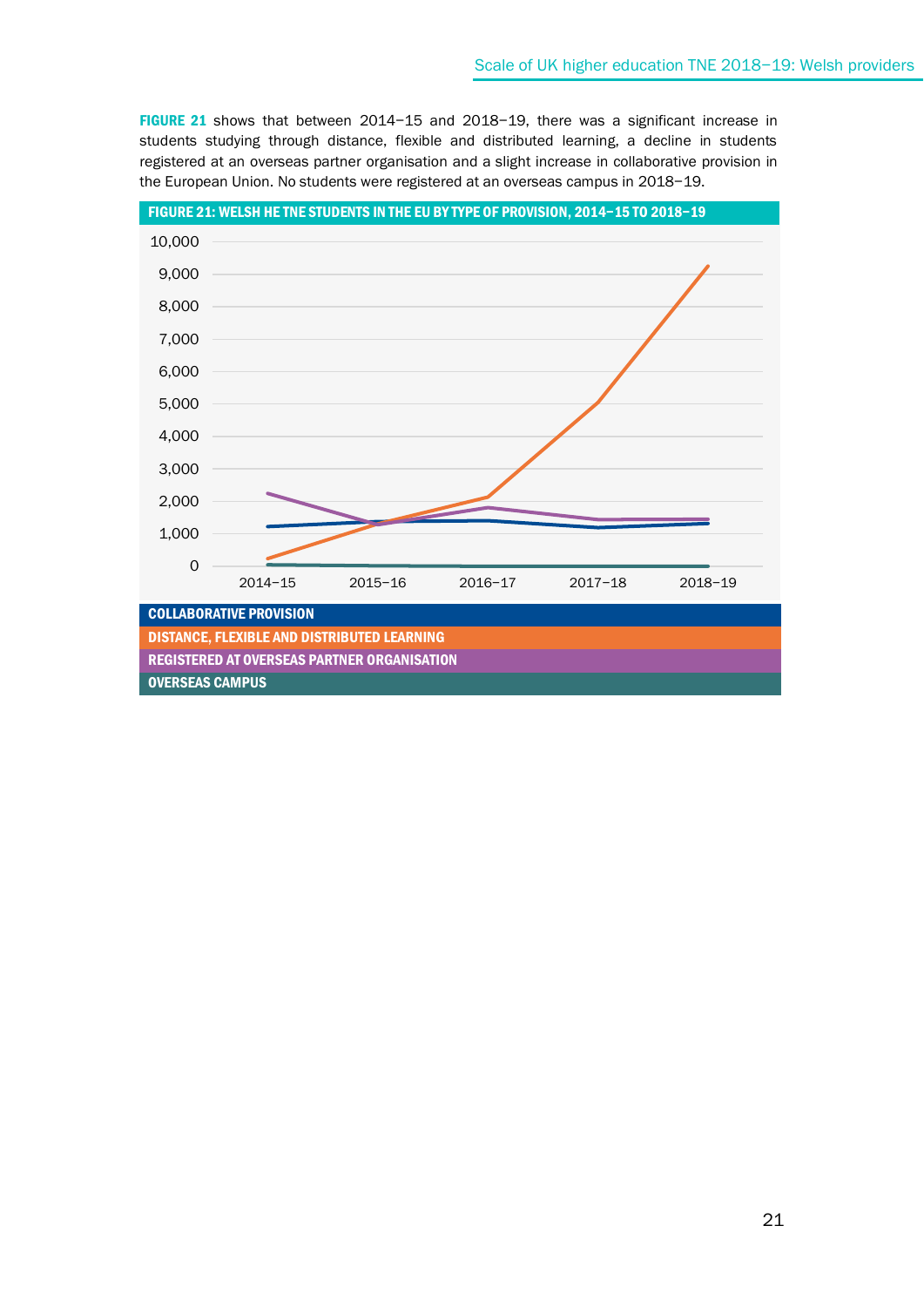FIGURE 22 shows that 79.4% of TNE students reported by Welsh providers in 2018−19 in the European Union were studying at postgraduate level, against 20.6% at undergraduate level. FIGURE 23 shows that between 2014−15 and 2018−19, there was a steep increase at the postgraduate level (890.7%) and a modest decrease overall at the undergraduate level (−11.1%).

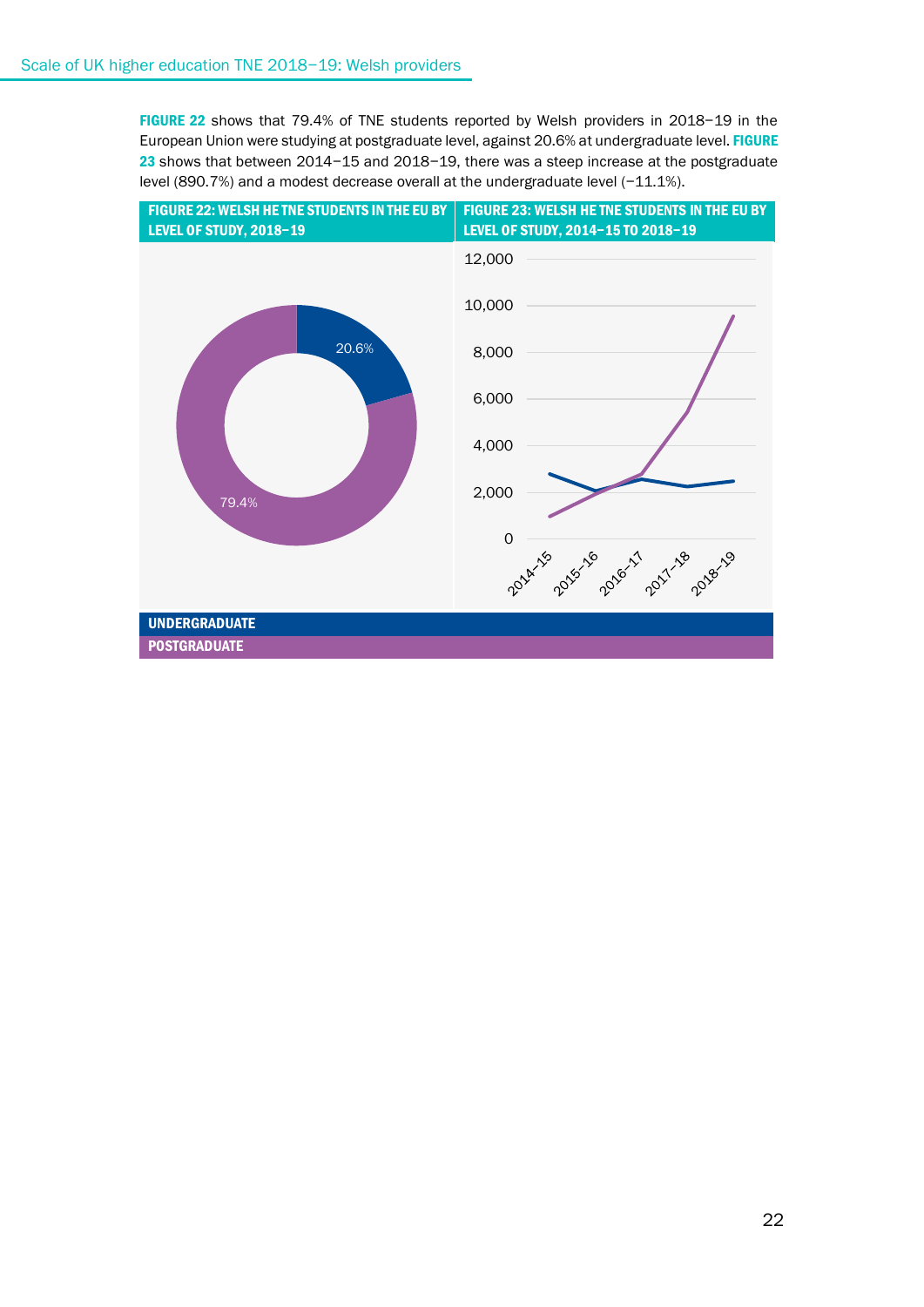### Non-EU Europe

FIGURE 24 shows that in 2018–19, a majority of TNE students reported by Welsh providers in non-EU Europe were studying through distance, flexible and distributed learning (53.3%), followed by those registered at an overseas partner organisation (26.7%) and through collaborative provision (20.0%).

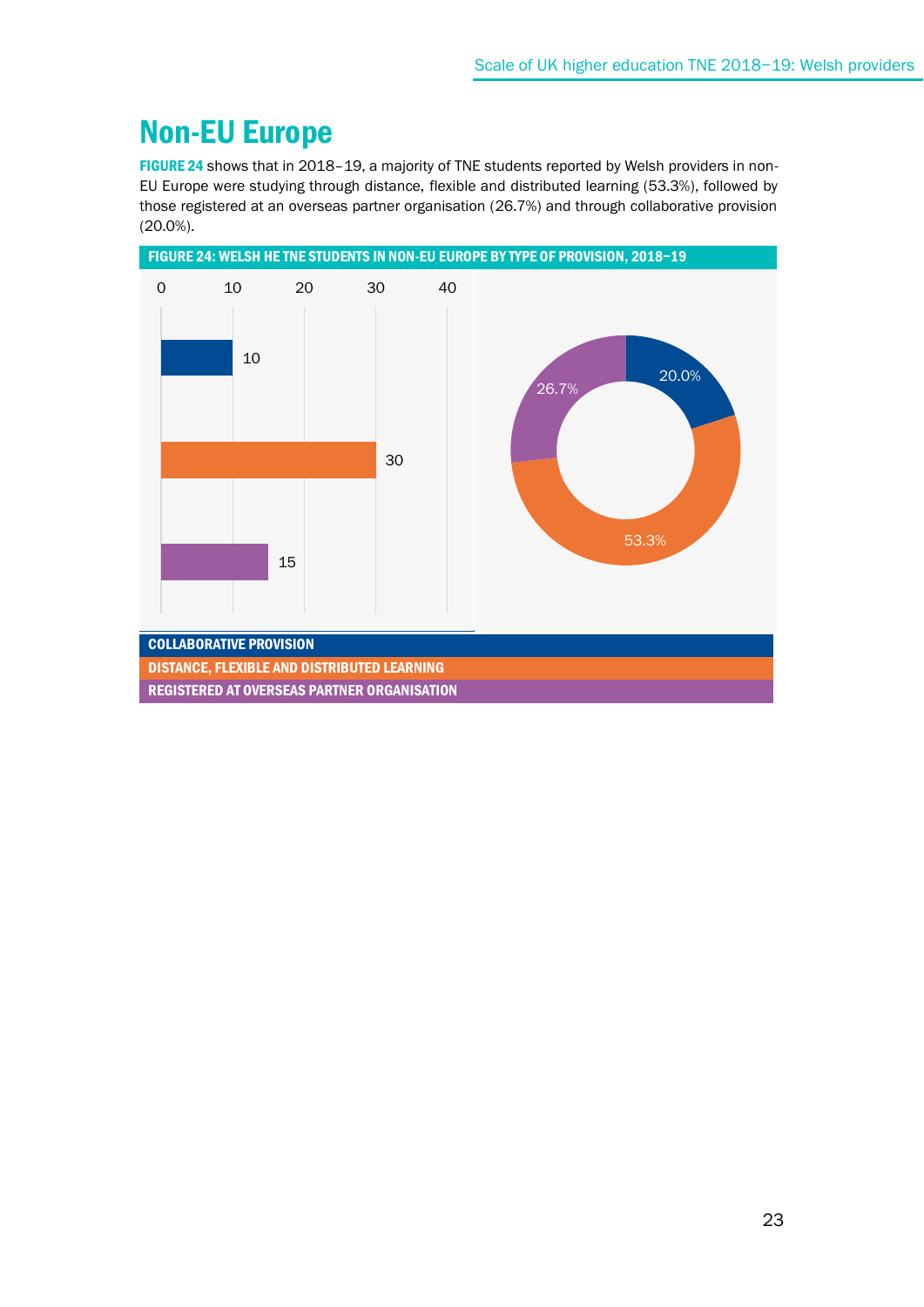FIGURE 25 shows that between 2014−15 and 2018−19, there was a decrease in all TNE modes of study reported by Welsh providers in non-EU Europe except in distance, flexible and distributed learning, where numbers increased slightly.

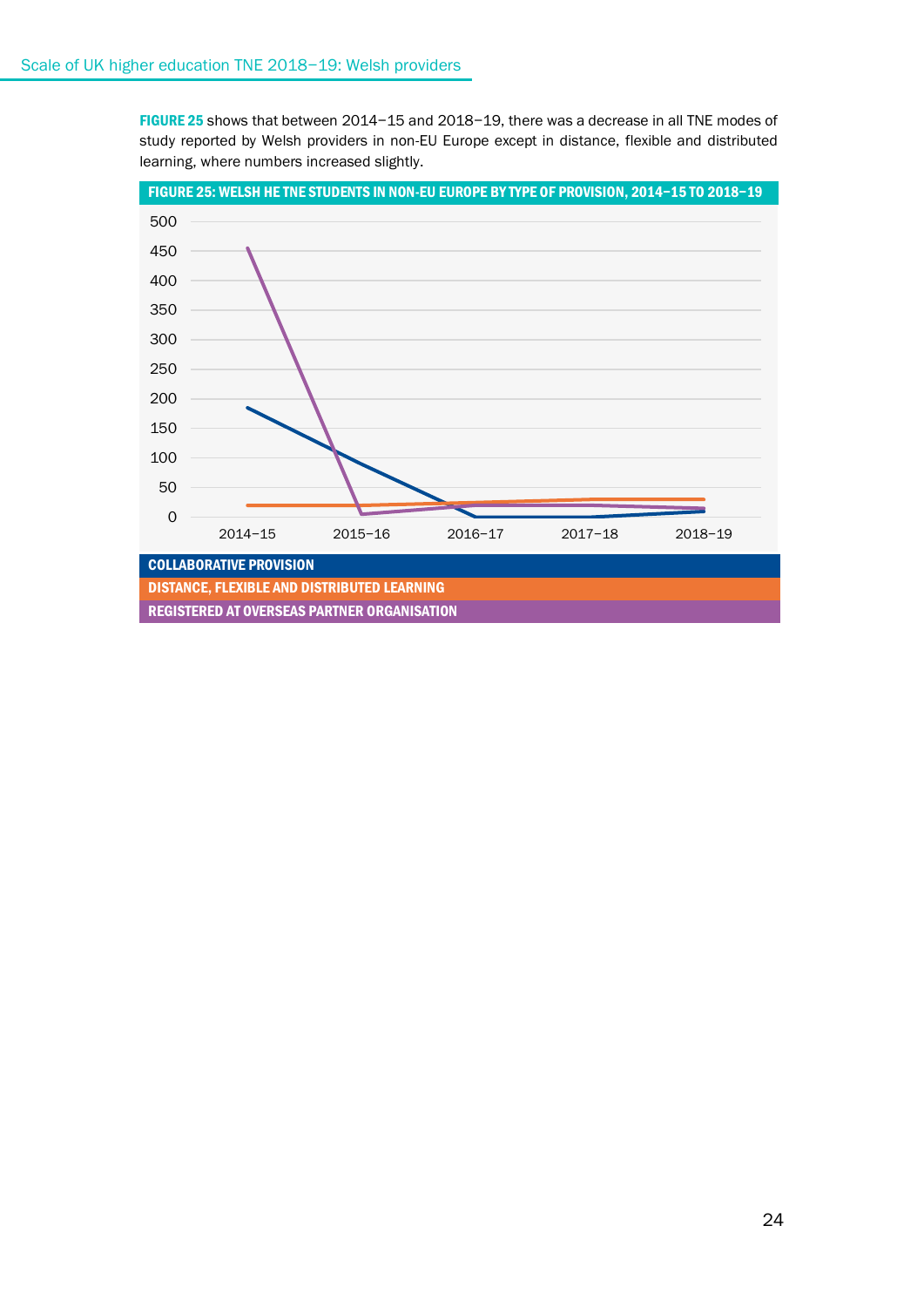FIGURE 26 shows that 51.7% of TNE students reported by Welsh providers in 2018−19 in non-EU Europe were studying at postgraduate level, compared to 48.3% at undergraduate level. FIGURE 27 shows that between 2014−15 and 2016−17 there was a decrease at all levels of study, especially at postgraduate level; however, numbers have remained stable between 2016−17 and 2018−19.

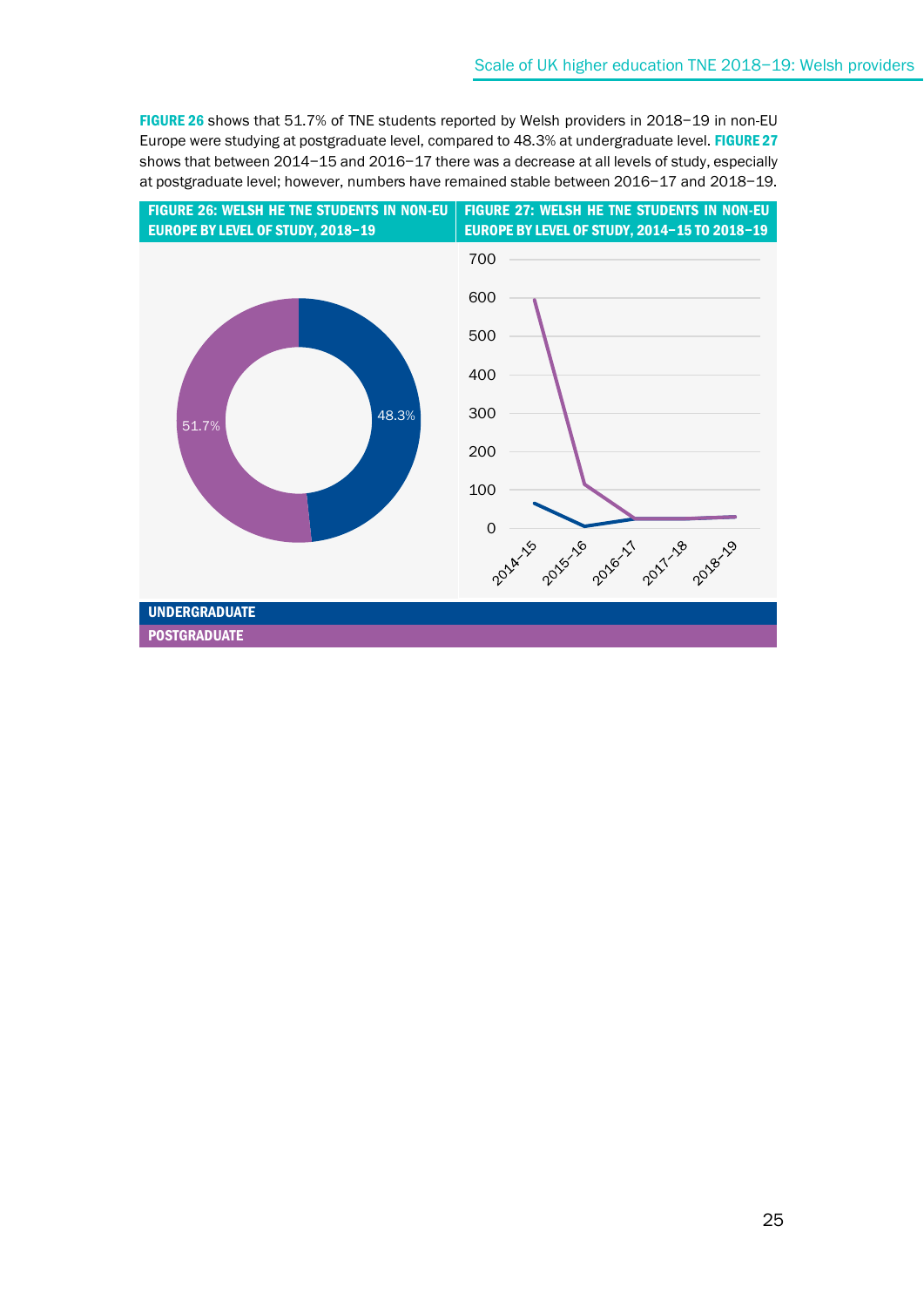### Middle East

FIGURE 28 shows that in 2018–19, a majority of TNE students reported by Welsh providers in the Middle East were studying through collaborative provision (84.7%), followed by distance, flexible and distributed learning (8.5%), other arrangements (6.1%) and at overseas campuses (0.7%).

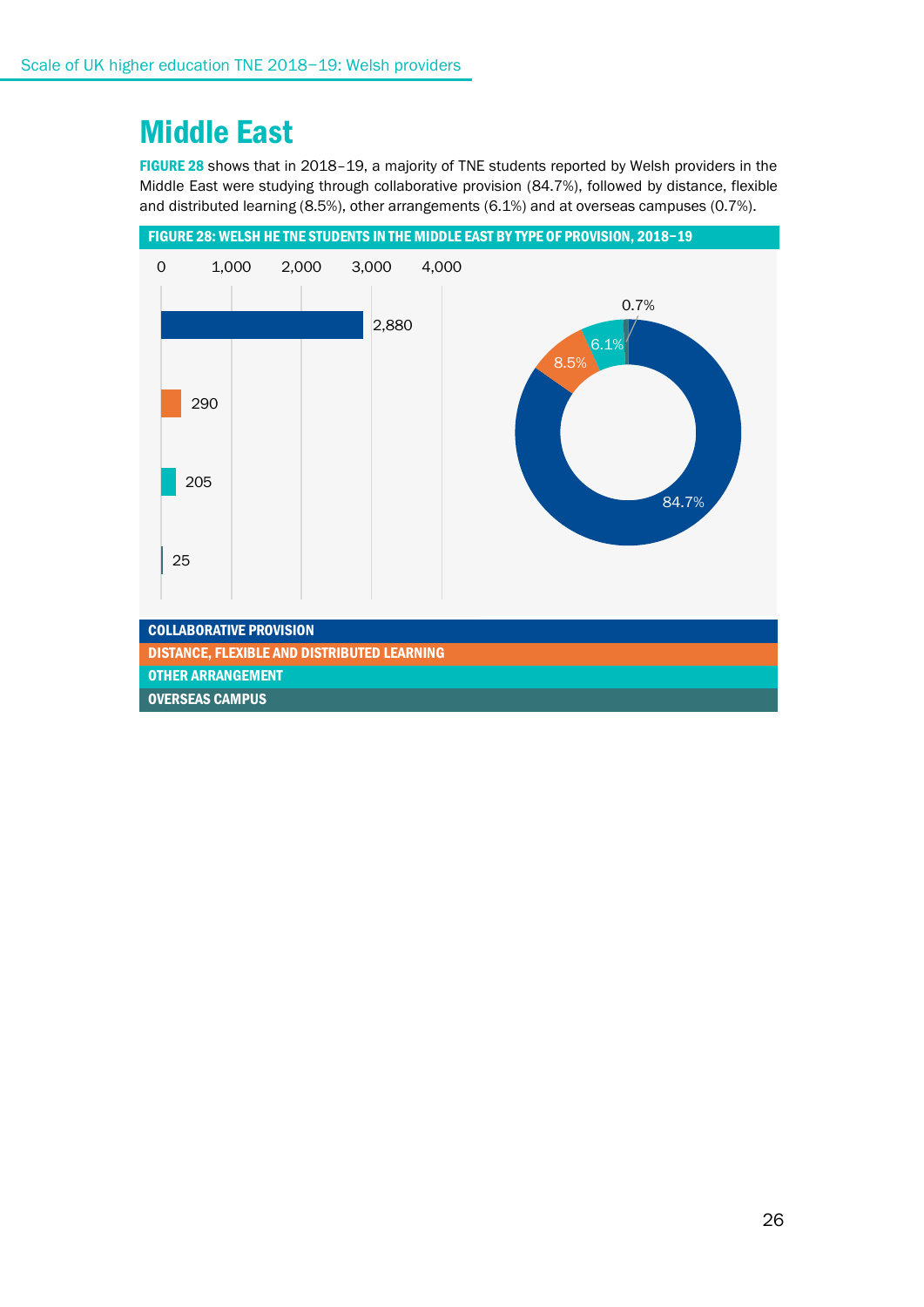FIGURE 29 shows that between 2014−15 and 2018−19, there was an increase in all TNE modes of study reported by Welsh providers in the Middle East. The number of students studying through collaborative provision increased steeply between 2015−16 and 2017−18, with a slight decrease in the last year. Welsh providers reported students studying at an overseas campus in the Middle East for the first time in 2018−19.

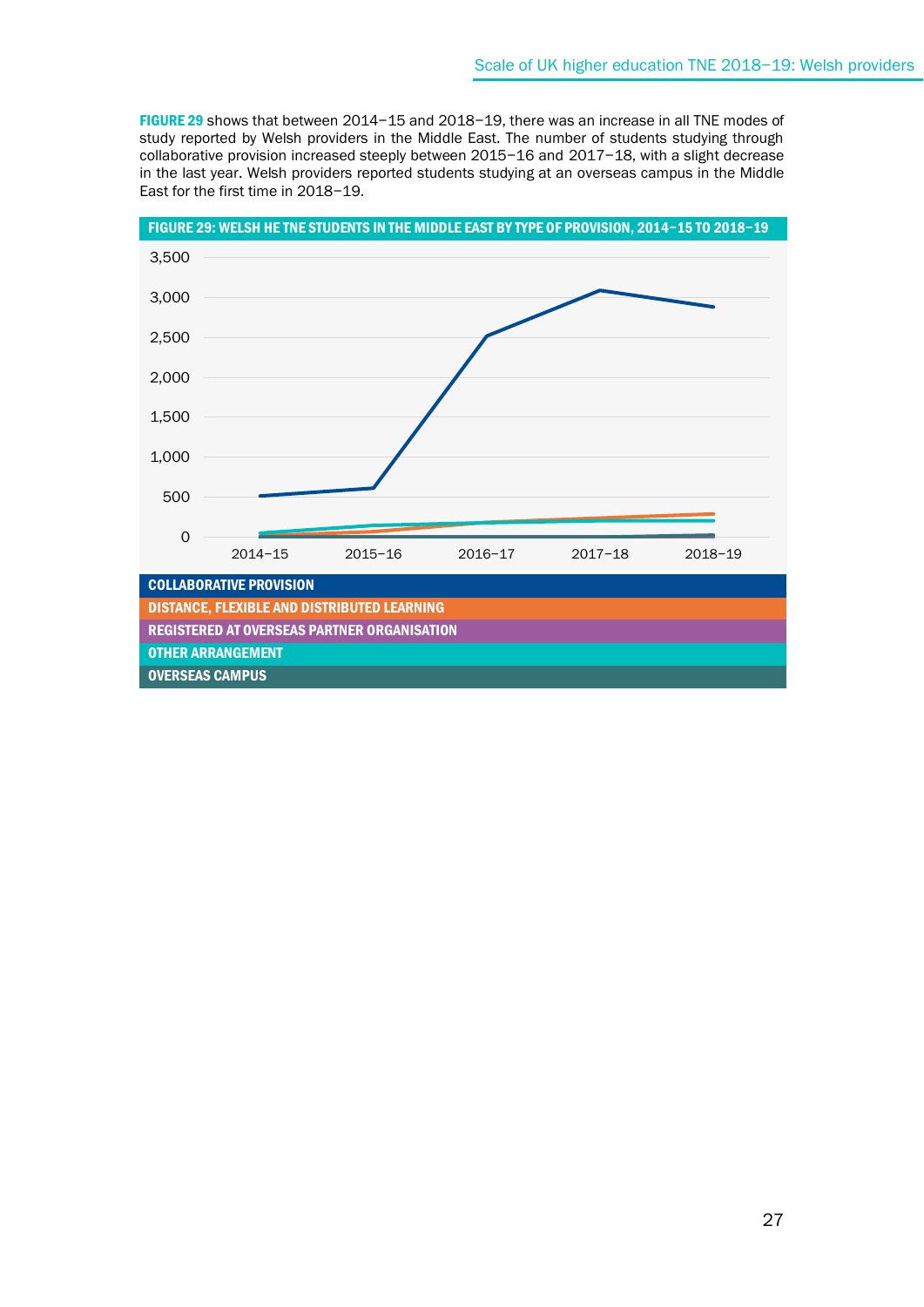FIGURE 30 shows that 84.1% of TNE students reported by Welsh providers in 2018−19 in the Middle East were studying at undergraduate level, against 15.9% at postgraduate level. FIGURE 31 shows that between 2014−15 and 2018−19, there were increases at both levels of provision, with a large increase at undergraduate level between 2015−16 and 2017−18 before a decrease to 2018–19.

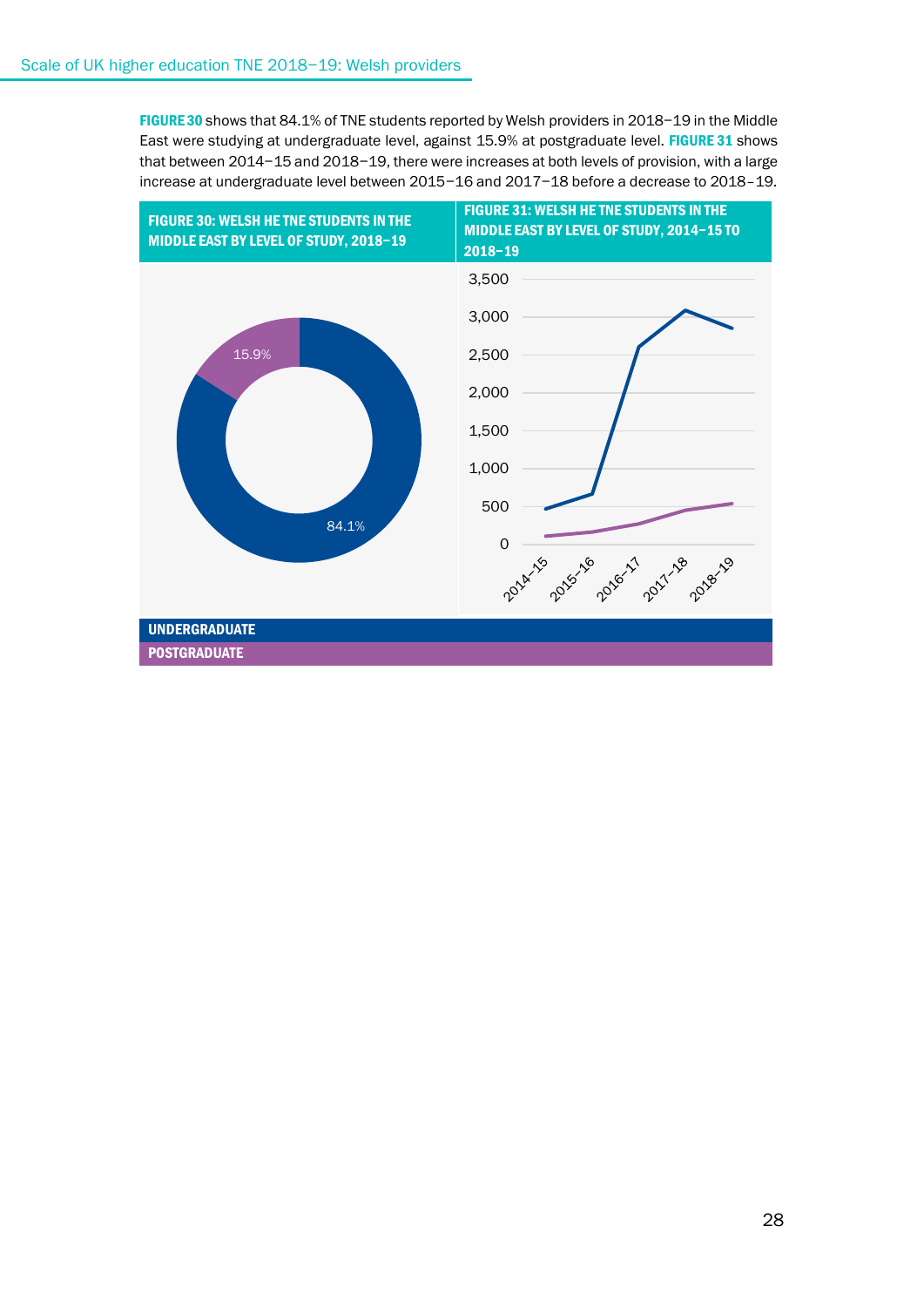### North America

FIGURE 32 shows that in 2018–19, a majority of TNE students reported by Welsh providers in North America were studying through distance, flexible and distributed learning (94.5%), followed by collaborative provision (5.5%).

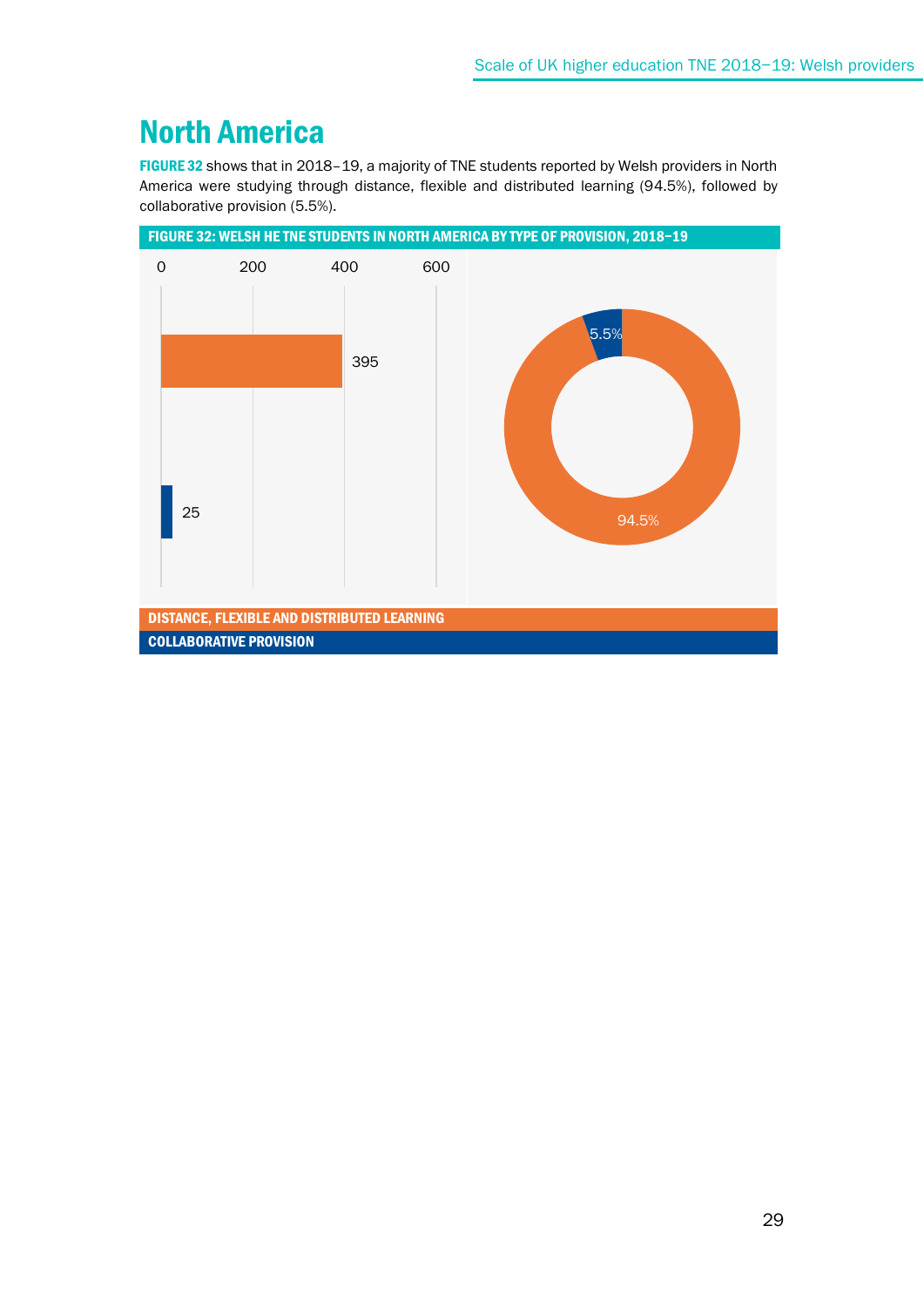FIGURE 33 shows that between 2014−15 and 2018−19, there was an increase in students studying through distance, flexible and distributed learning and a decrease in students registered at an overseas partner organisation reported by Welsh providers in North America. In 2018-19, Welsh providers reported students studying through collaborative provision in North America for the first time since 2011−12 in 2018−19.

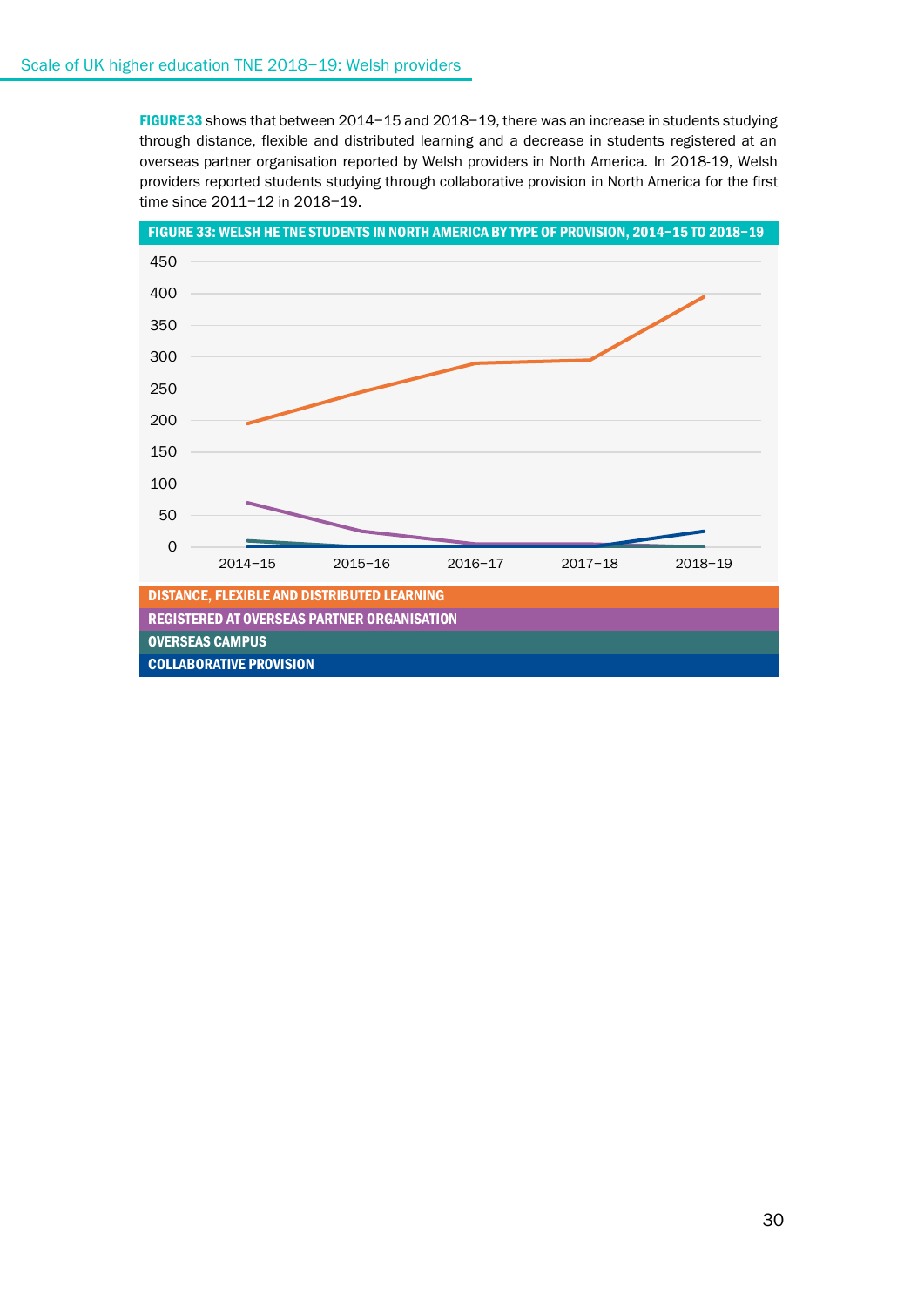FIGURE 34 shows that 90.9% of TNE students reported by Welsh institutions in 2018−19 in North America were studying at postgraduate level, against 9.1% at undergraduate level. FIGURE 35 shows that between 2014−15 and 2018−19, there was an increase in the numbers of students studying at postgraduate level, especially in the last academic year, and a steady decrease in the numbers of students studying at undergraduate level.

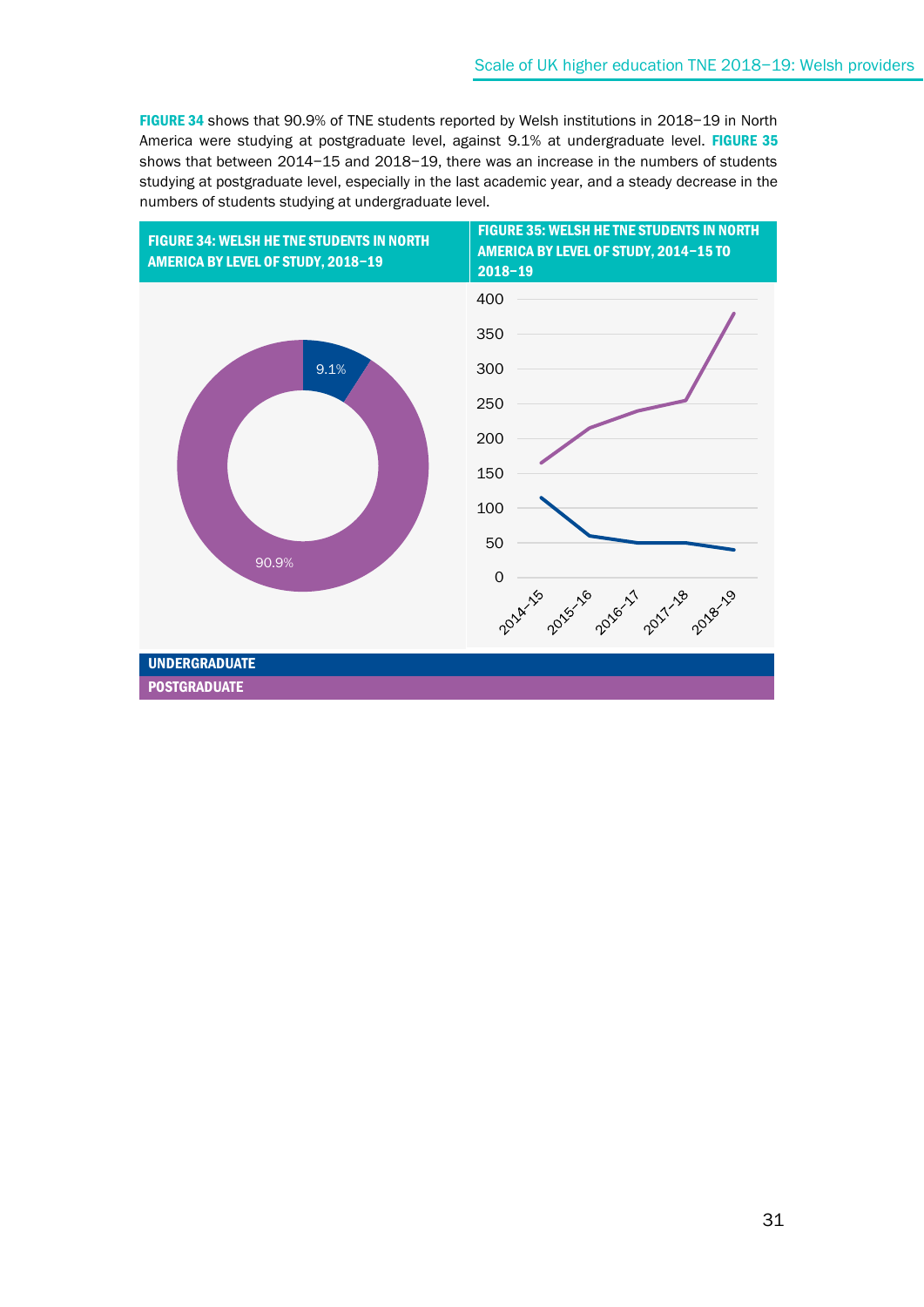### South America

FIGURE 36 shows that all TNE students reported by Welsh providers in South America were studying through distance, flexible and distributed learning.





FIGURE 37 shows that between 2014−15 and 2018−19, there was an increase in students studying through distance, flexible and distributed learning reported by Welsh providers in South America.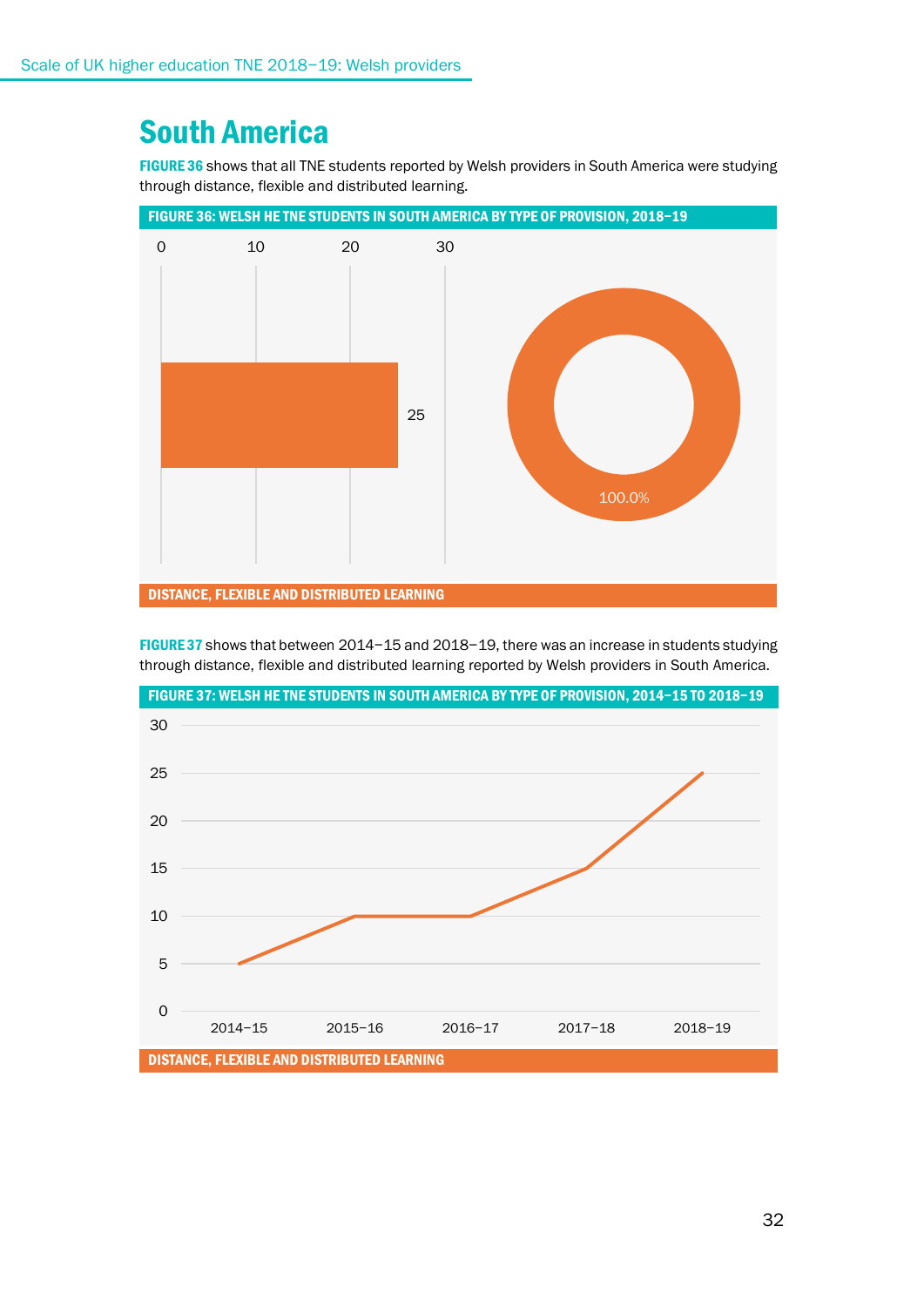FIGURE 38 shows that all TNE students reported by Welsh institutions in 2018−19 in South America were studying at postgraduate level. FIGURE 39 shows that between 2014-15 and 2018-19, there was an increase in the number of students studying at postgraduate level, with the last students at undergraduate level reported in 2015−16.

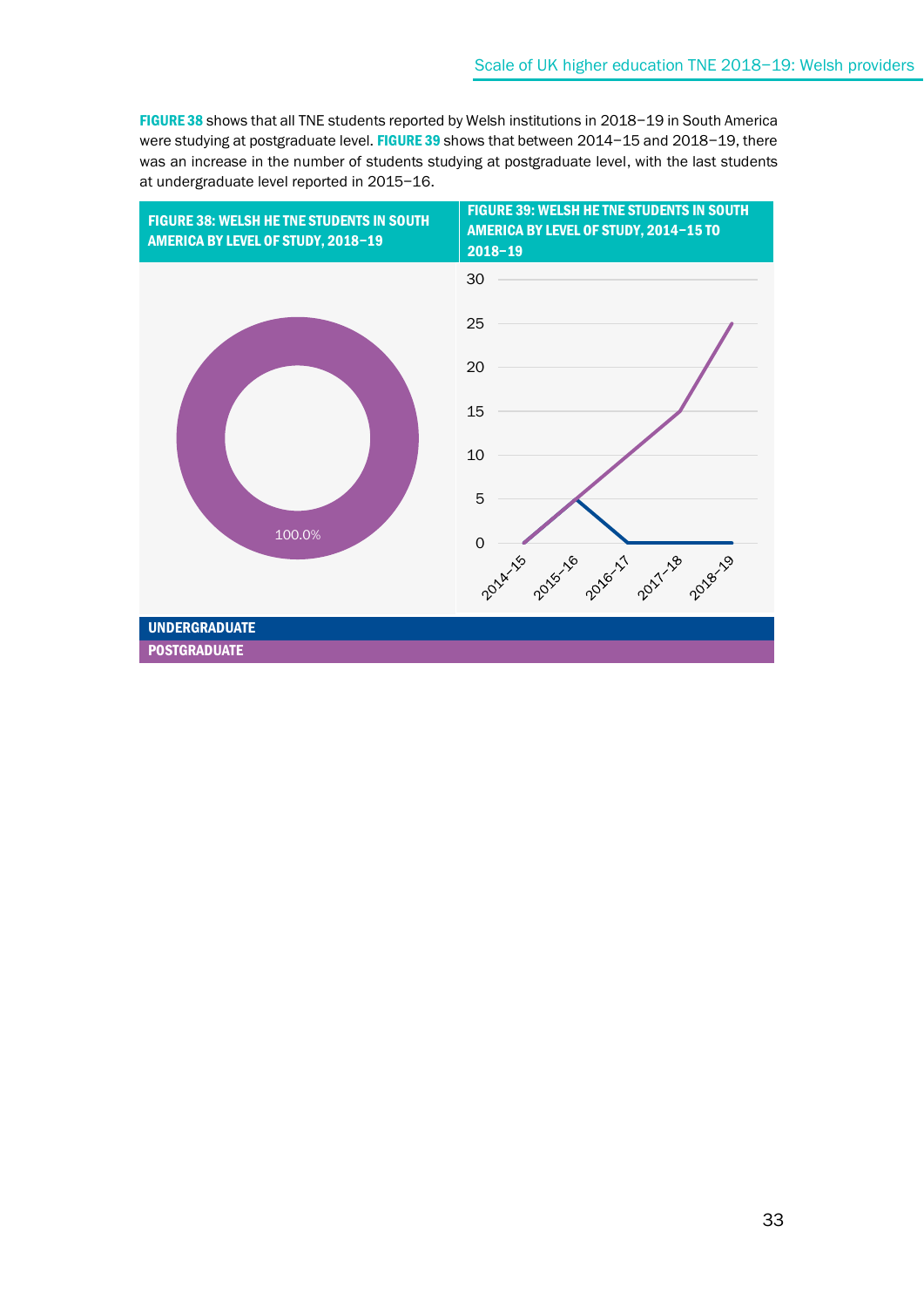# HOST COUNTRIES AND TERRITORIES

#### Notes:

UK total excludes three main reporting providers of distance, flexible and blended TNE. This section excludes UK territories (Channel Islands and the Isle of Man).

Welsh providers delivered TNE in a total of 138 countries and territories in 2018–19. FIGURE 40 shows a breakdown of TNE students reported by Welsh providers by country in 2018-19. Welsh providers reported students in 138 countries and territories in 2018–19. The top three countries host 55.5% of all students. Cyprus, Sri Lanka, Oman, Egypt, Spain, Uzbekistan, Morocco, Bahrain, Ireland, Bangladesh, Nigeria and Lebanon have a higher relative position in Wales than in the UK overall, while Malaysia, China, Singapore, Greece, Hong Kong, India, the United Arab Emirates (UAE) and Germany have a lower relative position.



Welsh providers reported TNE students in 30 countries in Africa in 2018−19. TABLE 5 shows the five African countries hosting the most TNE students from Welsh providers in 2018−19. Morocco, Nigeria and Kenya have a higher relative position than for the rest of the UK, while South Africa has a lower relative position. Egypt is the leading host country both for Welsh providers and for the UK as a whole.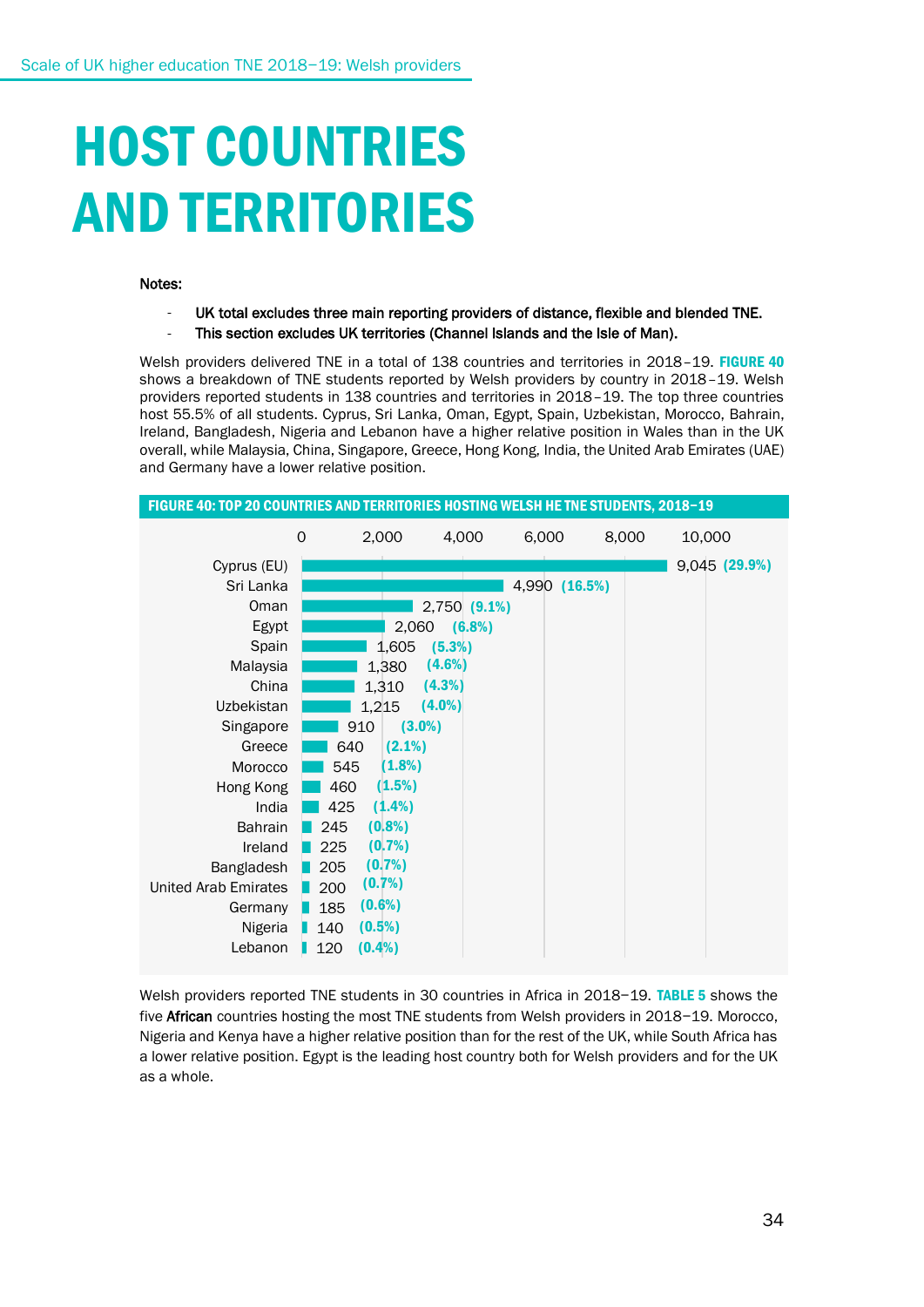| TABLE 5: TOP FIVE HOST COUNTRIES AND TERRITORIES OF WELSH HE TNE STUDENTS IN AFRICA, 2018-19 |                 |       |  |
|----------------------------------------------------------------------------------------------|-----------------|-------|--|
| Host country                                                                                 | <b>Students</b> | $\%$  |  |
| Egypt                                                                                        | 2,060           | 66.7% |  |
| <b>Morocco</b>                                                                               | 545             | 17.7% |  |
| <b>Nigeria</b>                                                                               | 140             | 4.6%  |  |
| <b>South Africa</b>                                                                          | 65              | 2.2%  |  |
| <b>Mauritius</b>                                                                             | 65              | 2.0%  |  |

Welsh providers reported TNE students in 24 countries in Asia in 2018-19. TABLE 6 shows the five Asian countries hosting the most TNE students from Welsh providers in 2018-19. Sri Lanka and Uzbekistan have a higher relative position than for the rest of the UK, while Malaysia, China and Singapore have a lower relative position.

| TABLE 6: TOP FIVE HOST COUNTRIES AND TERRITORIES OF UK HE TNE STUDENTS IN ASIA, 2018-19 |                 |       |  |
|-----------------------------------------------------------------------------------------|-----------------|-------|--|
| Host country                                                                            | <b>Students</b> | $\%$  |  |
| Sri Lanka                                                                               | 4,990           | 44.6% |  |
| <b>Malaysia</b>                                                                         | 1,380           | 12.3% |  |
| China                                                                                   | 1,310           | 11.7% |  |
| <b>Uzbekistan</b>                                                                       | 1,215           | 10.9% |  |
| Singapore                                                                               | 910             | 8.1%  |  |

TABLE 7 shows the five Australasian countries hosting TNE students from Welsh providers in 2018−19. Papua New Guinea has a higher relative position than for the rest of the UK, while Fiji has a lower relative position. Australia and New Zealand are the leading host countries both for Welsh providers and for the UK as a whole.

| TABLE 7: TOP FIVE HOST COUNTRIES AND TERRITORIES OF UK HE TNE STUDENTS IN AUSTRALASIA, 2018–19 |                 |       |  |
|------------------------------------------------------------------------------------------------|-----------------|-------|--|
| <b>Host country</b>                                                                            | <b>Students</b> | %     |  |
| Australia                                                                                      | 45              | 78.3% |  |
| New Zealand                                                                                    | 5               | .96   |  |
| Papua New Guinea                                                                               | 5               | .96   |  |
| Fiji                                                                                           | $5$             | %     |  |
| <b>Micronesia</b>                                                                              | $5$             | %     |  |

Welsh providers reported TNE students in 26 countries in the European Union in 2018-19. TABLE 8 shows the five European Union countries hosting the most TNE students from Welsh providers in 2018−19. Cyprus and Spain have a higher relative position than for the rest of the UK, while Greece and Germany have a lower relative position. The same position is held by Ireland.

| TABLE 8: TOP FIVE HOST COUNTRIES AND TERRITORIES OF UK HE TNE STUDENTS IN THE EU, 2018-19 |                 |       |  |
|-------------------------------------------------------------------------------------------|-----------------|-------|--|
| <b>Host country</b>                                                                       | <b>Students</b> | %     |  |
| Cyprus (EU)                                                                               | 9,045           | 75.2% |  |
| Spain                                                                                     | 1,605           | 13.3% |  |
| Greece                                                                                    | 640             | 5.3%  |  |
| Ireland                                                                                   | 225             | 1.9%  |  |
| Germany                                                                                   | 185             | 1.5%  |  |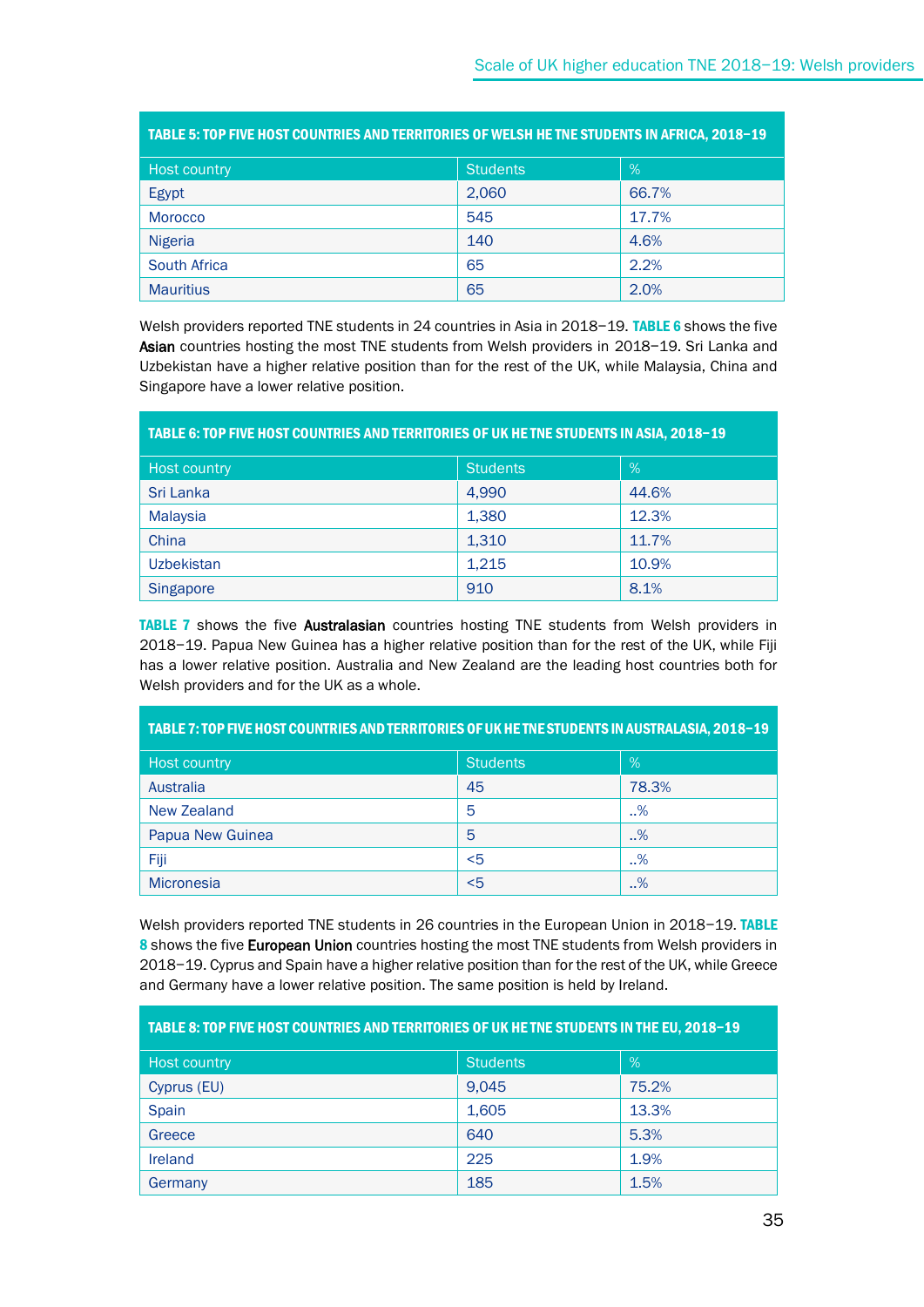Welsh providers reported TNE students in eight countries in non-EU Europe in 2018-19. TABLE 9 shows the five non-EU European countries hosting the most TNE students from Welsh providers in 2018−19. Ukraine and Turkey have a higher relative position than for the rest of the UK, while Switzerland, Norway and Russia have a lower relative position.

| TABLE 9: TOP FIVE HOST COUNTRIES AND TERRITORIES OF UK HE TNE STUDENTS IN NON-EU EUROPE,<br>$2018 - 19$ |                 |       |  |
|---------------------------------------------------------------------------------------------------------|-----------------|-------|--|
| Host country                                                                                            | <b>Students</b> | %     |  |
| <b>Ukraine</b>                                                                                          | 30              | 46.7% |  |
| Switzerland                                                                                             | 15              | .96   |  |
| <b>Turkey</b>                                                                                           | 5               | .96   |  |
| Norway                                                                                                  | 5               | .96   |  |
| Russia                                                                                                  | $<$ 5           | %     |  |

Welsh providers reported TNE students in 14 countries in the Middle East in 2018−19. TABLE 10 shows the five Middle Eastern countries hosting the most TNE students from Welsh providers in 2018−19. Bahrain and Lebanon have a higher relative position than for the rest of the UK, while UAE and Saudi Arabia have a lower relative position. Oman has the same leading position.

| TABLE 10: TOP FIVE HOST COUNTRIES AND TERRITORIES OF WELSH HE TNE STUDENTS IN THE MIDDLE<br>EAST, 2018-19 |                 |       |  |
|-----------------------------------------------------------------------------------------------------------|-----------------|-------|--|
| <b>Host country</b>                                                                                       | <b>Students</b> | $\%$  |  |
| Oman                                                                                                      | 2,750           | 80.9% |  |
| <b>Bahrain</b>                                                                                            | 245             | 7.3%  |  |
| <b>United Arab Emirates</b>                                                                               | 200             | 5.9%  |  |
| Lebanon                                                                                                   | 120             | 3.5%  |  |
| Saudi Arabia                                                                                              | 25              | 0.8%  |  |

Welsh providers reported TNE students in 24 countries in North America in 2018−19. TABLE 11 shows the five North American countries hosting the most TNE students from Welsh providers in 2018−19. Canada and The Bahamas have a higher relative position than for the rest of the UK, while the United States, Trinidad and Tobago and Jamaica have a lower relative position.

| TABLE 11: TOP FIVE HOST COUNTRIES AND TERRITORIES OF WELSH HE TNE STUDENTS IN NORTH<br><b>AMERICA, 2018-19</b> |                 |       |  |
|----------------------------------------------------------------------------------------------------------------|-----------------|-------|--|
| <b>Host country</b>                                                                                            | <b>Students</b> | %     |  |
| Canada                                                                                                         | 105             | 25.5% |  |
| <b>United States</b>                                                                                           | 90              | 21.9% |  |
| <b>Trinidad and Tobago</b>                                                                                     | 60              | 14.2% |  |
| The Bahamas                                                                                                    | 55              | 13.5% |  |
| <b>Jamaica</b>                                                                                                 | 35              | 7.9%  |  |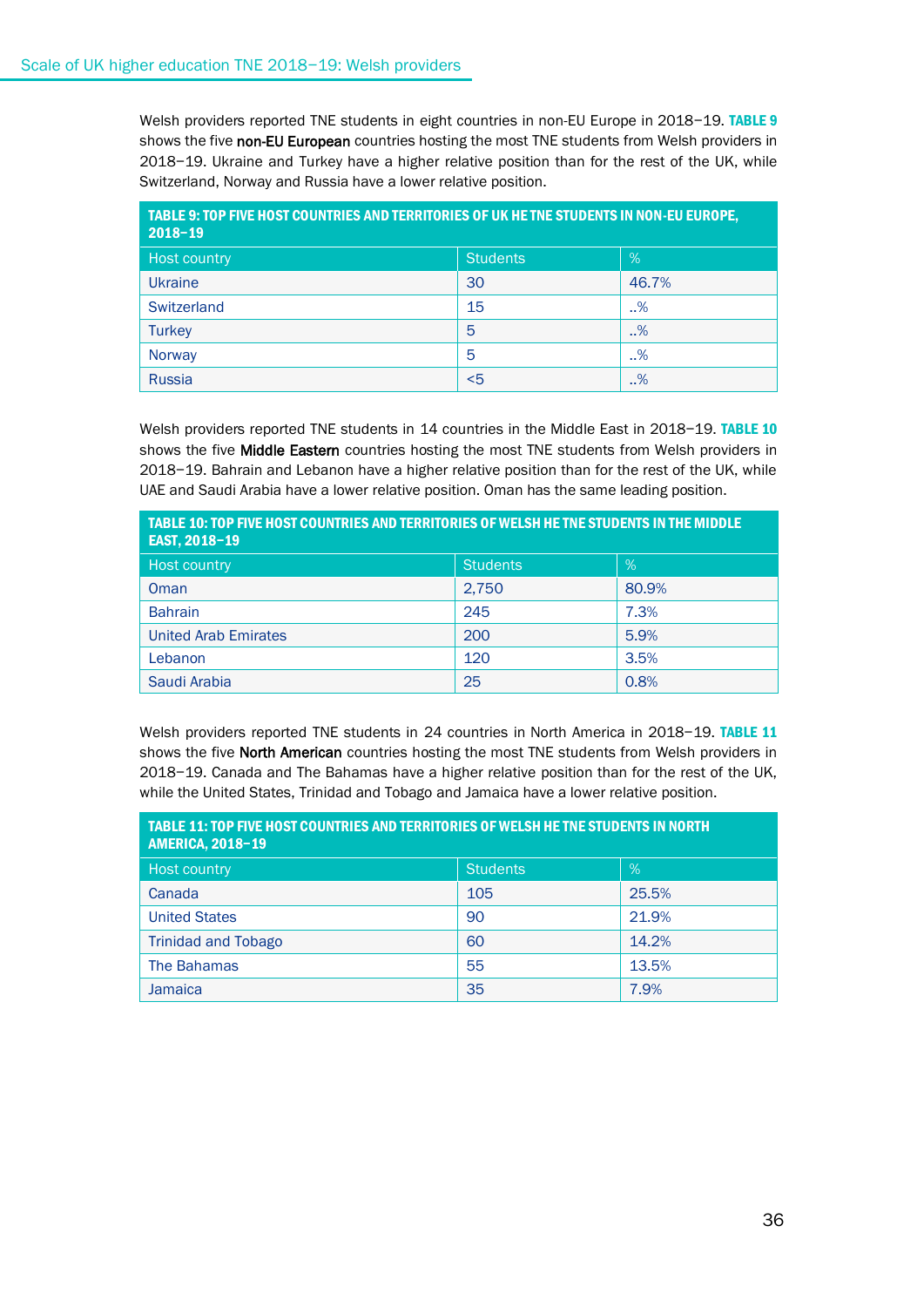Welsh providers reported TNE students in seven countries in South America in 2018−19. TABLE 12 shows the five South American countries hosting the most TNE students from Welsh providers in 2018−19. Suriname and Ecuador have a higher relative position than for the rest of the UK. Guyana, Brazil and Colombia have the same leading positions.

| TABLE 12: TOP TWO HOST COUNTRIES AND TERRITORIES OF WELSH HE TNE STUDENTS IN SOUTH AMERICA,<br>$2018 - 19$ |                 |        |
|------------------------------------------------------------------------------------------------------------|-----------------|--------|
| Host country                                                                                               | <b>Students</b> | %      |
| Guyana                                                                                                     | 10              | $. \%$ |
| <b>Brazil</b>                                                                                              | 5               | .96    |
| Colombia                                                                                                   | 5               | $. \%$ |
| <b>Suriname</b>                                                                                            | $5$             | $. \%$ |
| Ecuador                                                                                                    | $5$             | $. \%$ |